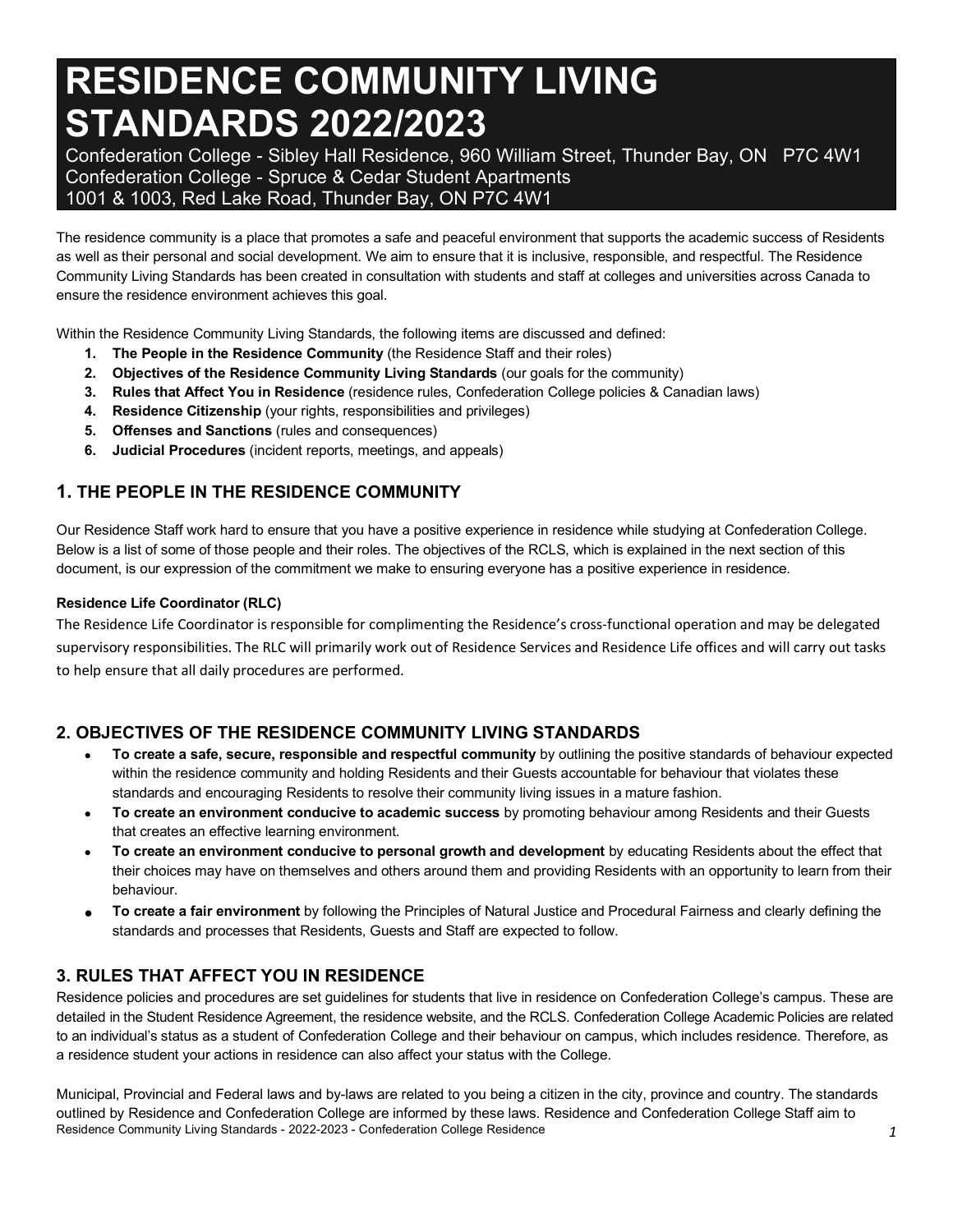ensure that all of these standards of behaviour are respected and maintained. Normally the Residence policies and procedures and Confederation College's policies and procedures act independently of one another. However, Residence shares all reports alleging RCLS violations with Confederation College. In situations that create a concern for the safety and security of students in residence and on campus, all important information will be shared between appropriate Residence and Confederation College officials. In serious cases, allegation(s) may be investigated by both the Residence and Confederation College and the student will be subject to the sanctions under both sets of policies and procedures.

 For more information about Confederation College Academic Policies please refer to (<www.confederationc.on.ca/academicpolicies>) for details about:

- Student Rights and Responsibilities
- Student Discipline Associated with Disruptive Behaviour
- Academic Policies
- Respect Campaign

# **SCOPE & APPLICATION**

The RCLS apply to all Residents and their Guests. They are in effect:

- (a) on Residence property, including in all Residence buildings and the grounds of the Residence;
- (b) at off-campus events sponsored by Residence or a recognized student leadership group in residence;
- (c) when the conduct of a Resident has a substantial link to Confederation College, direct implications for the proper functioning of Residence;

 the well-being of Residents; the educational mission of Confederation College; or the interests or reputation of Residence and/or Confederation College. This includes any behaviour observed or carried out through an online medium, by using text, audio, video or images, including but not limited to Facebook, YouTube, Instagram, and Twitter will be treated as an Offense detailed within these standards.

#### **AUTHORITY**

 The RCLS is intended to be clear to all readers. If you have a question, consult a Residence Staff member, as they have the authority to interpret the Standards. The RCLS attempts to identify a range of behaviours that constitute Offenses. Residence reserves the right, in extraordinary circumstances, to identify and sanction conduct that may not be specifically described, but which clearly does not support the stated Objectives of the RCLS or Confederation College Academic Policies.

#### **PROTECTION OF PRIVACY**

 Residence respects the privacy and personal information of residence students and will comply with the Freedom of Information and Protection of Privacy Act regarding the gathering, retention, safeguarding and disposal of personal information. All concerning behaviours and allegations of offenses documented in Residence Reports will be made available to the Resident, Campus Security and the Office of the Director of Student Services as guided by legislation, upon request. All Residence reports, files and records, both paper-based and electronic, will be kept for a minimum of seven (7) years after the termination of the Student Residence Agreement.

# **4. RESIDENCE CITIZENSHIP**

 You are a citizen of the residence community and a student of Confederation College. You therefore have certain rights and responsibilities. Your privileges are yours to maintain by respecting the rules of Residence and Confederation College. Rights should NOT be confused with Privileges. As a good citizen of our Residence Community, you acknowledge in a responsible way your rights, responsibilities and privileges as well as the rights, responsibilities and privileges of others. We hope that you participate in the community in a positive way and you do your part to create and maintain an environment that encourages academic success and social growth.

#### **RESIDENTS' RIGHTS**

Within the Residence Community you, as a Resident, have the right to:

- (a) enjoy the rights and freedoms recognized by law, subject only to restrictions that ensure the welfare and advancement of the Residence Community, as detailed in the RCLS,
- (b) be free from discrimination, on the basis of race, ancestry, religious beliefs, physical ability, marital status, colour, place of origin, gender, mental disability, family status, source of income, age or sexual orientation,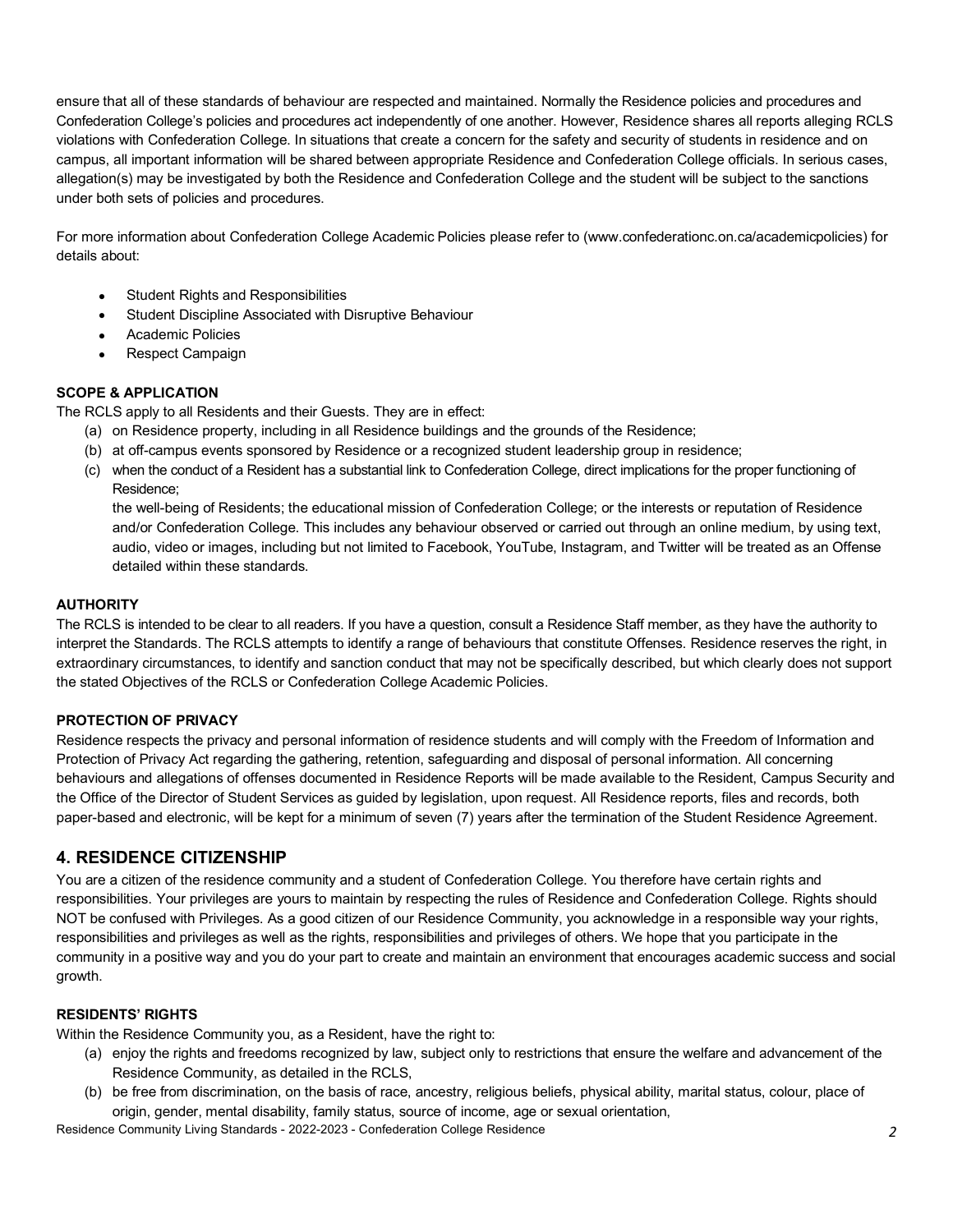- (c) enjoy an atmosphere intended to remain free from behaviour which is reasonably interpreted as unwelcome; including (but not limited to) remarks, jokes, or actions which demean another person and/or deny individuals their dignity and respect,
- (d) study, work, read and sleep in your unit/suite/room without undue interference from roommates or others,
- (e) occupy your assigned unit/suite/room and use its furniture, effects and services,
- (f) access to your assigned room/unit,
- (g) expect that unit/suite/roommates will respect your personal property,
- (h) expect reasonable cooperation from others when you are sharing common rooms/facilities,
- (i) live in a clean environment, requiring a joint and equitable effort from you and your unit/suite/roommates,
- (j) reasonable privacy from unit/suite/roommates or others,
- (k) have your concerns considered by Residence Staff,
- (l) have all reported offenses investigated in a reasonable amount of time and efficient manner,
- (m) expect confidentiality from Residence Staff with regards to all personal and student conduct related information.

#### **RESIDENTS' RESPONSIBILITIES**

 With your rights come corresponding expectations of behaviour within the Residence Community. As a Resident you have the responsibility to:

- (a) read, understand and abide by Confederation College Calendar, codes, Academic Policies and regulations, guidelines and processes, including the Student Residence Agreement, the residence website, and the RCLS,
- (b) recognize the authority of all Residence and Confederation Staff acting in the scope of their position and to be responsive and cooperative in all dealings with them,
- (c) treat with respect, civility, courtesy and consideration all Residents, Residence Staff and Confederation College Officials and conduct yourself in a way that permits them to be successful academically and/or perform their duties,
- (d) take all actions associated with good citizenship, including reporting violations of Residence and Confederation College Academic Policies, and taking all reasonable measures to ensure the safety and security of the Residence Community,
- (e) seek help or resources to protect and ensure your personal health, safety and wellbeing, including addressing issues of self- harm which have the potential to occur by action or neglect, including self-abuse, eating disorders, suicide attempts, underage drinking, alcohol abuse or negligence related to health, hygiene or medications,
- (f) attempt to resolve unit/suite/room/community problems on your own before you ask your RA to assist you in this process,
- (g) conduct yourself and contribute in a positive and productive way to the Residence Community through active participation,
- (h) respect the rights, privileges and privacy of your unit/suite/roommates, work with them cooperatively to keep your unit in a clean and tidy condition,
- (i) respect the rights, privileges and property of all other Residents and their Guests, and of the neighbouring community,
- (j) take full responsibility for the conduct of Guests, accompany them at all times within the Residence Complex and ensure that Guests are aware of, and abide by, Residence and Confederation College Academic Policies,
- (k) conduct yourself in a way that ensures the Residence facilities and grounds are kept in good condition, including keeping your assigned room and suite common areas in a clean and sanitary condition,
- (l) secure your personal property and obtain personal contents insurance,
- (m) permit Residence or Confederation College Staff or its officers entry when there is a reasonable apprehension of danger or harm, or for the purpose of inspecting the condition of the unit/suite/room and its contents,
- (n) be solely liable to Confederation College for any loss or damage to your room and its furniture, telephone and effects of Confederation College; liable for loss or damage to the public facilities, furniture and equipment of the Residence, including Common Areas; and liable for any damages caused by Guests,
- (o) actively check your mail, voicemail, and email accounts registered with the residence on a regular basis for messages from Residence Staff,
- (p) carry your Confederation College ID and show it when requested by Residence or Confederation College Staff.

#### **RESIDENTS' PRIVILEGES**

 Privileges enhance the lifestyle in Residence because they add to the pleasure of the academic and social experience. Privileges are granted to Residents upon arrival, based on the principle that Residents are expected to conduct themselves in accordance with the RCLS. There is an important difference between Rights and Privileges. You can expect your Rights to be respected all the time, and you can maintain Privileges with behaviour in accordance with our RCLS. Privileges can be taken away through the judicial process if conduct does not comply with our RCLS.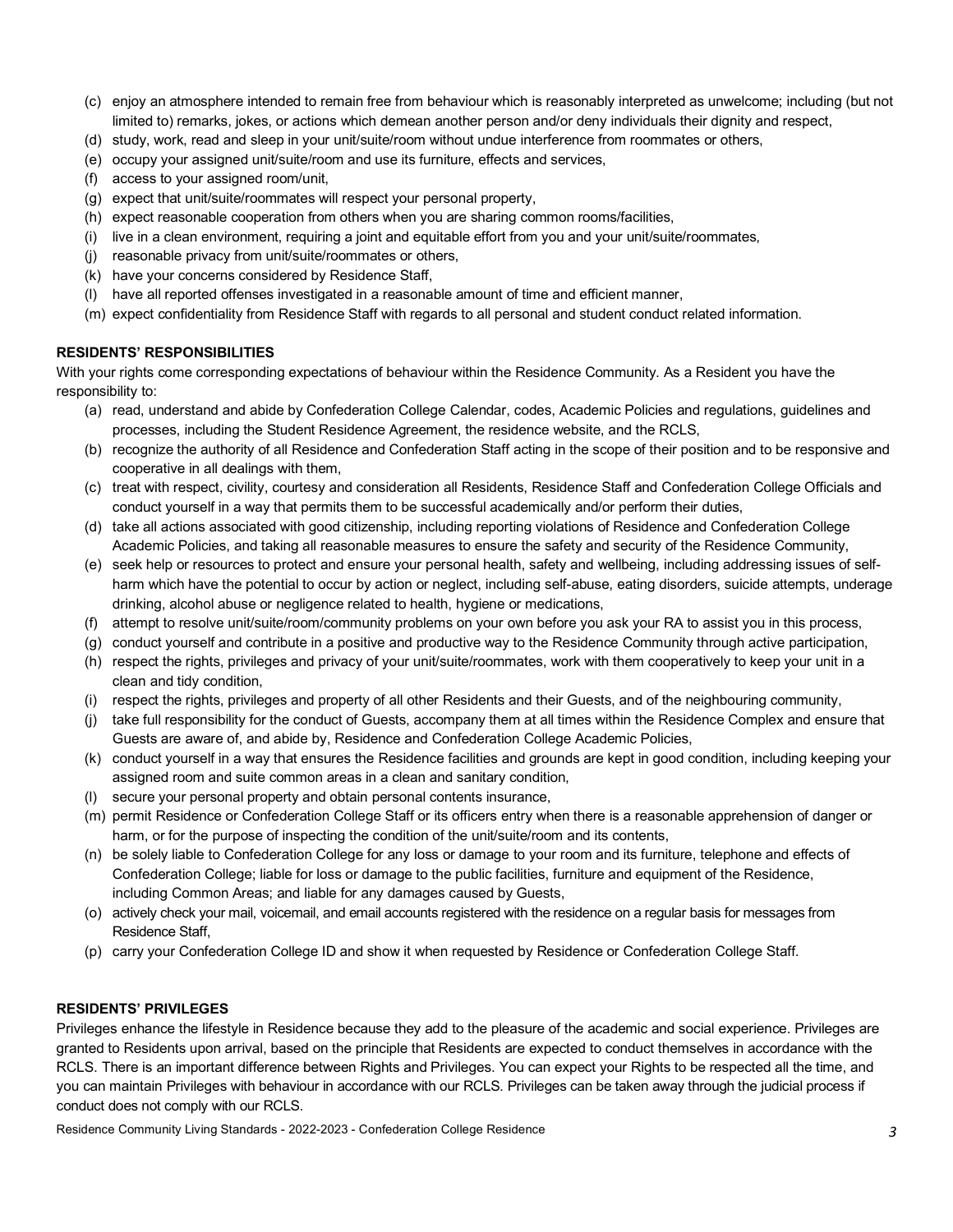#### **It is a privilege for you to:**

- (a) live in Residence,
- (b) use the Common Areas and Facilities and their furniture, equipment, effects and services,
- (c) have unit/suite/room assignments to live with your friends,
- (d) to live in Residence in future years,
- (e) consume alcohol within your assigned unit/suite/room or as a guest in another resident's unit/suite/room, and only if you are of the legal drinking age,
- (f) use sound broadcast equipment, approved musical instruments or computer speakers or subwoofers,
- (g) invite and host Guests in Residence,
- (h) be a Guest in areas outside your assigned room/unit/building and/or enjoy access to the Residence Complex, outside your assigned room/unit/building,
- (i) participate in events and activities facilitated or sanctioned by Residence.

# **5. VIOLATIONS AND SANCTIONS (THE RULES AND CONSEQUENCES)**

 A violation is any unacceptable conduct, action or neglect that violates the RCLS, Student Resident Agreement or Confederation College's policies. Violations are described and classified based on three levels of increasing severity. Sanctions are the consequences for violations, which are described in detail in subsequent sections of the RCLS. At each level of offense and/or after repeated violations the severity of the sanctions will increase.

Level 1 Violations: Actions that interfere with the rights of another individual or community to the peaceful use and enjoyment of their space in Residence. Normal Point Range: 1-3

Level 2 Violations: Actions that create a significant nuisance and/or disturbance to an individual or community and/or repeated level one violations. Normal Point Range: 2-5

Level 3 Violations: Actions that endanger the safety and security of an individual; significantly compromise or damage personal or Residence/Confederation College property; attack the dignity/integrity of an individual; contravene the laws of the land; and/or repeated level two violations. Any Level 3 Offense may warrant an eviction. Normal Point Range: 4-9

#### **The Point System**

 The point system is designed to help define the seriousness of specific behaviours and to track the frequency and severity of a student's RCLS violations. All violations are associated with points ranging from a value of 1 through 9. All violations have a minimum value of one point. The assigned number of points will depend upon the type of incident and/or its severity. In complex situations where multiple violations occur in the same incident, points will typically be assigned based on the most serious single violation of the RCLS.

 Points remain on record until August 15 of each year, or as stipulated upon eviction. After a Resident has been found responsible for a violation, the Resident may be responsible for educational, restorative, or punitive sanctions. Points are assigned for each incident based on the table below. Points are used in determining the sanctions appropriate for a resident, given their cumulative conduct record, as outlined in the "Sanctions" section below. During sanctioning, decision makers consider a resident's total points, including those assigned for the current violation.

| Tier | <b>Points Accumulated</b> | <b>Typical Sanction Examples</b>                                                                           |
|------|---------------------------|------------------------------------------------------------------------------------------------------------|
|      | $1 - 3$                   | Warning, Community Service, Educational, Fine, Loss of Privileges, Restitution                             |
| ш    | $4 - 8$                   | All Tier I Sanctions, Communication Ban, Transfer/Relocation, Behavioural Contract,<br>Residence Probation |
| ш    | $9 +$                     | All Tier I, and II Sanctions, Eviction, Recommendation of Charges of non-Academic<br>Misconduct            |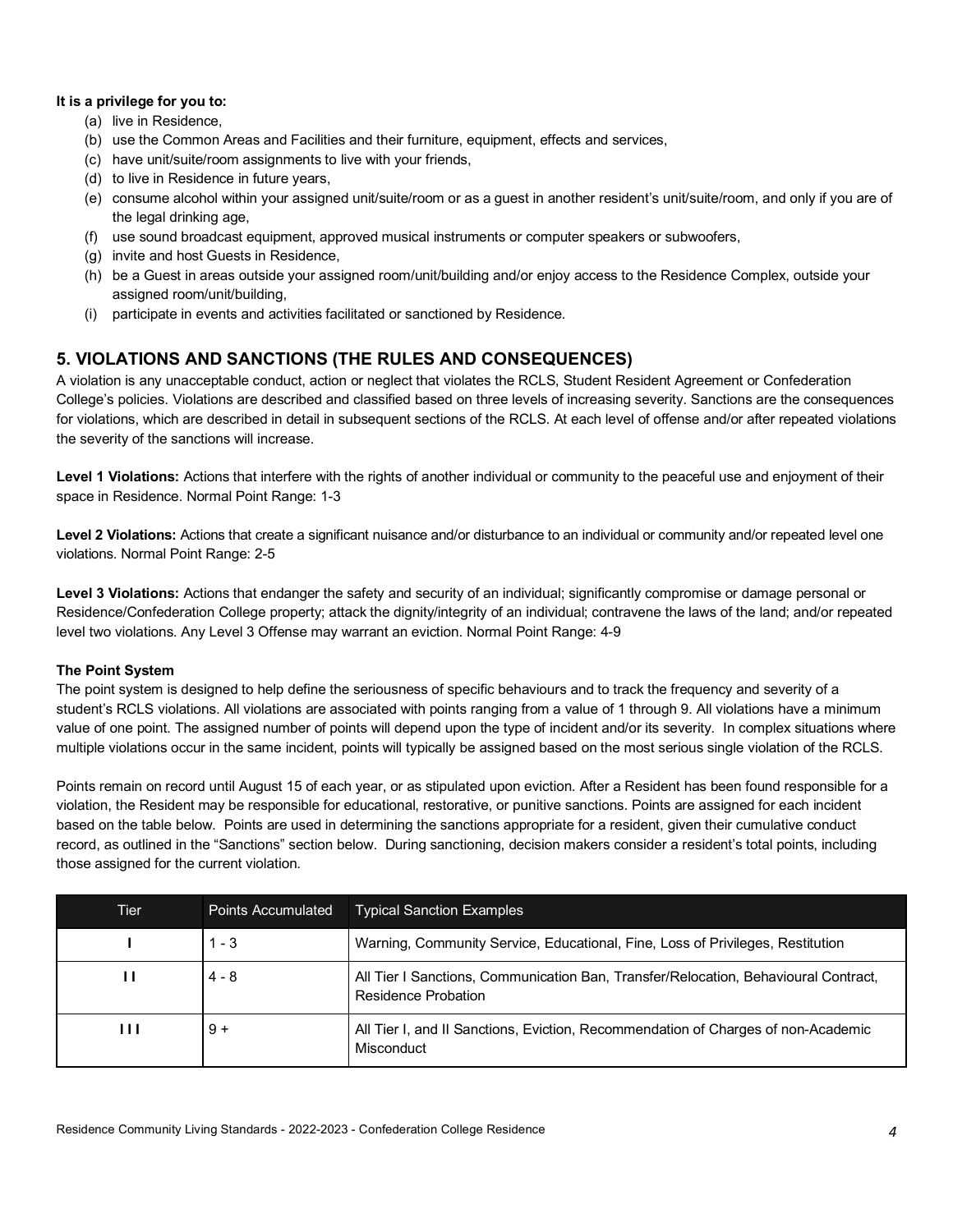# **VIOLATIONS**

 The violations listed in the RCLS summarize policies stated in the Student Residence Agreement (SRA) and are found to be consistent with Confederation College policies and values. Where applicable, reference is made to these policies.

| <b>Level of Incident</b> | <b>Points Typically Assigned</b> |
|--------------------------|----------------------------------|
| <b>LEVEL 1</b>           | $1 - 3$                          |
| <b>LEVEL 2</b>           | $2 - 5$                          |
| <b>LEVEL 3</b>           | $4 - 9$                          |

# **1. ADVERTISING, SOLICITING, CAMPAIGNING AND SELLING**

| Note: Residents or other community members who wish to campaign or advertise activities associated with the Residence or<br>Confederation College is required to speak with a Residence Staff member to seek permission to do so. |          |                                                                                                                                                                                                                                                                   |
|-----------------------------------------------------------------------------------------------------------------------------------------------------------------------------------------------------------------------------------|----------|-------------------------------------------------------------------------------------------------------------------------------------------------------------------------------------------------------------------------------------------------------------------|
| <b>LEVEL 1</b>                                                                                                                                                                                                                    | a)<br>b) | Displays in windows or other prominent places promoting alcohol, illegal substances, pornography, or other<br>inappropriate activities or messages.<br>Unauthorized advertising, soliciting, promoting, or selling of products, events and services in Residence. |
|                                                                                                                                                                                                                                   | C)       | Unauthorized campaigning in Residence.                                                                                                                                                                                                                            |

| 2. ALCOHOL         |                                                                                                                                                                                                                                                                                                                                                                                                                                                                                                                                                                                                                                                                                                                                                                                                                                                                                                                                                                                            |
|--------------------|--------------------------------------------------------------------------------------------------------------------------------------------------------------------------------------------------------------------------------------------------------------------------------------------------------------------------------------------------------------------------------------------------------------------------------------------------------------------------------------------------------------------------------------------------------------------------------------------------------------------------------------------------------------------------------------------------------------------------------------------------------------------------------------------------------------------------------------------------------------------------------------------------------------------------------------------------------------------------------------------|
|                    | Note: Alcohol is only permitted to be consumed in individual residence rooms/suite. The legal drinking age in Ontario is 19 years.                                                                                                                                                                                                                                                                                                                                                                                                                                                                                                                                                                                                                                                                                                                                                                                                                                                         |
| <b>LEVEL 1</b>     | Attending Residence Orientation under the influence of alcohol.<br>a)<br>Open alcohol, where prohibited.<br>b)<br>Possession of single serving glass containers (i.e. beer bottles, coolers).<br>C)<br>Possession of drinking and/or drinking game paraphernalia, including but not limited to funnels, beer bongs, beer<br>d)<br>pong kits or tables, etc.<br>Possession of alcohol beverages with more than 40% concentration of alcohol (by volume).<br>e)<br>Possession of large volume 'common source' alcohol containers. Large volume alcohol containers are defined as:<br>f)<br>(A) a container that holds more than 550mL of beer, malt liquor, cider, coolers or pre-mixed cocktails or (B) a<br>container that holds more than 1.18L (40 ounces) of any type of alcohol other than beer such as wine, liquor, or<br>cocktail mixes. Examples of large volume 'common source' alcohol containers include King cans, Quart Bottles,<br>Kegs, Mini kegs, 60ozs and Texas Mickeys. |
| LEVEL <sub>3</sub> | Consumption or possession of alcohol by residents or guests under the legal drinking age or those on alcohol<br>$\mathbf{g}$<br>probation.<br>Drinking games or promotion of a social function, activity or contest in which the consumption of beverages is<br>h)<br>either the primary focus or used as a penalty, typically in response to a specified cue or prompt.<br>Imposing the physical effects of intoxication on the Residence Community, for example vomiting, passing out,<br>i)<br>aggressive or significantly disruptive behaviour, or needing medical assistance.<br>Making or selling alcohol in Residence.<br>j)<br>Purchasing or supplying persons under the legal drinking age with alcohol.<br>k)<br>Influencing, forcing and/or promoting the consumption of alcohol by a resident and/or guest on another.<br>$\vert$                                                                                                                                              |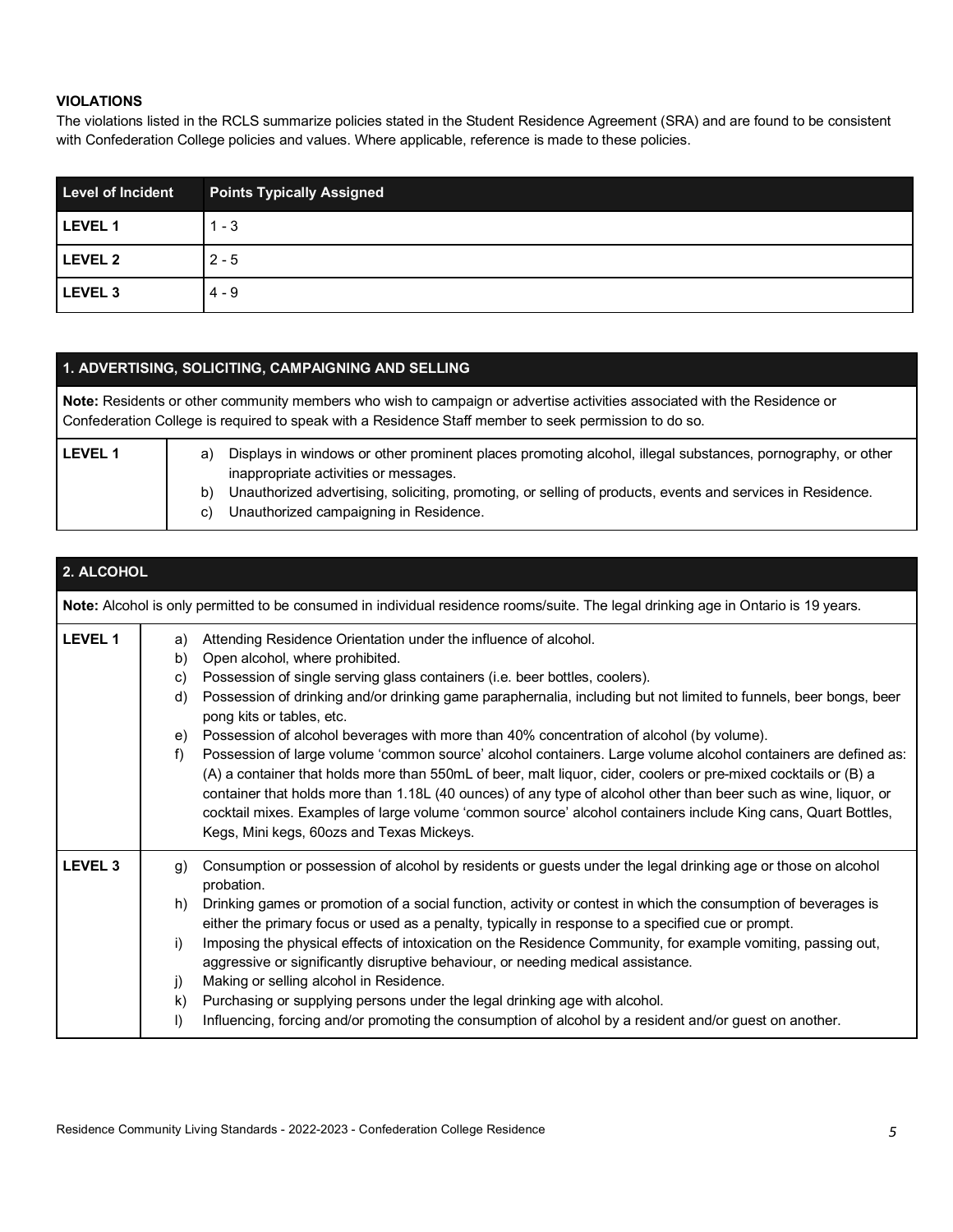# **3. CANNABIS**

 In Ontario, a person must be 19 years of age to legally purchase or consume cannabis. As per the Canadian legislation, cannabis cannot be consumed in public, including on residence or campus grounds. The Residence building is a smoke-free environment where smoke or combustion in any form are prohibited (including smoking and vaping). Residents who are in possession of cannabis must store their cannabis in a sealed container.

 **Note:** Students who require accommodations for possession and/or use of medical cannabis that may contradict Residence policies must submit a formal request to Residence Management prior to acquiring/using medical cannabis in residence.

| <b>LEVEL 1</b>     | Careless or unsafe storage of cannabis or cannabis products that causes or has the potential to cause harm or<br>a)<br>disturbance to the community, (e.g., excessive odour, mold, etc.).<br>Consumption of cannabis or cannabis products in unauthorized areas (e.g., lounges, hallways, common spaces,<br>b)<br>etc.).<br>Attending Residence Orientation under the influence of cannabis.<br>C)                                                                                                                                                                                      |
|--------------------|-----------------------------------------------------------------------------------------------------------------------------------------------------------------------------------------------------------------------------------------------------------------------------------------------------------------------------------------------------------------------------------------------------------------------------------------------------------------------------------------------------------------------------------------------------------------------------------------|
| <b>LEVEL 2</b>     | Smoking, vaping, or producing the odour of cannabis in Residence or on Residence grounds.<br>d)<br>Growing cannabis and/or producing cannabis substances in Residence (e.g., edibles, hash oil, etc.).<br>e)<br>Possession of more than 30 grams of dried cannabis (one ounce) or equivalent, in Residence.<br>f)<br>Imposing the physical effects of intoxication on the Residence community.<br>g)<br>Influencing, forcing and/or promoting the consumption of cannabis by a resident and/or guest on another.<br>h)                                                                  |
| LEVEL <sub>3</sub> | Consumption or possession of cannabis by Residents and guests under the legal age, or those on cannabis<br>i)<br>probation.<br>Purchasing for, or supplying persons with, cannabis or cannabis substances whom are under the legal age.<br>j)<br>Consumption games or promotion of a social function, activity or contest in which the consumption of cannabis is<br>k)<br>either the primary focus or used as a penalty, typically in response to a specified cue or prompt.<br>Possession with the intent to sell, and/or selling cannabis or cannabis substances in Residence.<br>I) |

| <b>4. CLEANLINESS</b> |                            |                                                                                                                                                                                                                                                                                                                                                                                                                                                                                                                                                                                                                                     |  |
|-----------------------|----------------------------|-------------------------------------------------------------------------------------------------------------------------------------------------------------------------------------------------------------------------------------------------------------------------------------------------------------------------------------------------------------------------------------------------------------------------------------------------------------------------------------------------------------------------------------------------------------------------------------------------------------------------------------|--|
| <b>LEVEL 1</b>        | a)<br>b)<br>C)<br>d)<br>e) | Littering.<br>Failure to keep Room/common areas in a clean and sanitary condition after use.<br>Improper disposal of refuse, including leaving garbage bags outside of your unit/suite/room or outside of<br>designated garbage areas.<br>Collection of empty containers, bottles or cans that is judged by Residence Staff, for sanitary reasons, to be<br>beyond recycling purposes.<br>Failure to (follow disposal instructions of) dispose of recycling, garbage and/or organics appropriately; including,<br>but not limited to leaving garbage/recycling bags, leaving items on compactor floor, bagging organics with a non- |  |
|                       |                            | organic bag, failure to break down cardboard, failure to separate recycling/garbage/organics into their designated<br>disposal areas.                                                                                                                                                                                                                                                                                                                                                                                                                                                                                               |  |

| <b>5. DAMAGES AND VANDALISM</b> |                                                                                                                                                                                                                                                                                                                                                                                                                                                                                                                                                                      |  |  |
|---------------------------------|----------------------------------------------------------------------------------------------------------------------------------------------------------------------------------------------------------------------------------------------------------------------------------------------------------------------------------------------------------------------------------------------------------------------------------------------------------------------------------------------------------------------------------------------------------------------|--|--|
| LEVEL 2                         | Marking any surface through action or neglect, that is not deemed normal wear and tear.<br>a)<br>Behaviour that causes, or has the potential to cause moderate damage through actions, carelessness, or<br>b)<br>negligence.<br>Failure to keep your furniture, fixtures and appliances in a good state of repair.<br>C)<br>Attempt to repair and/or resolve damages without consultation and subsequent permission from the Residence.<br>d)<br>Damage to, or alteration of Residence Community Resources such as bulletin boards, posters, decorations, etc.<br>e) |  |  |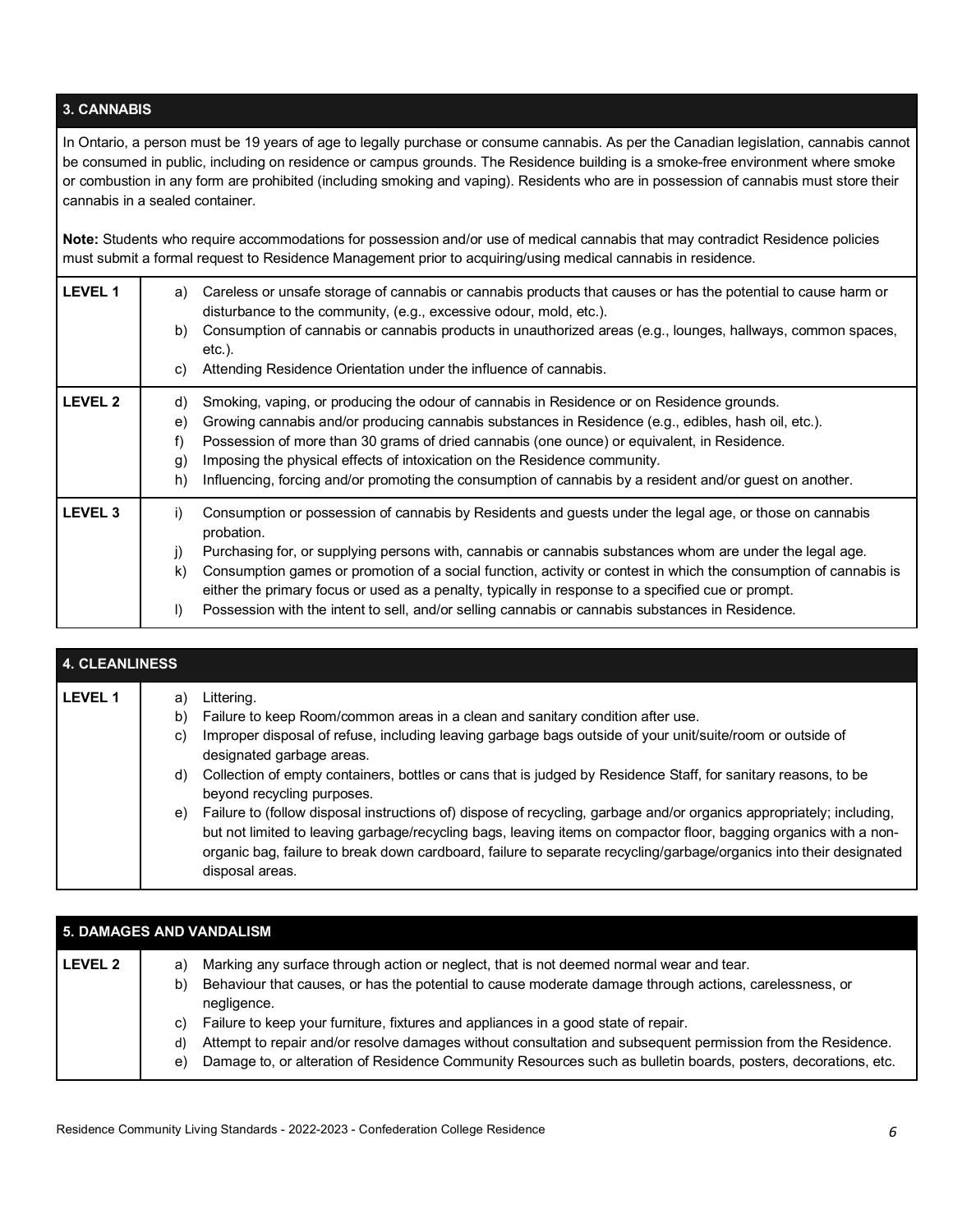| <b>LEVEL 3</b> |    | Behaviour that causes, or has the potential to cause significant damage through action, carelessness or                                                      |
|----------------|----|--------------------------------------------------------------------------------------------------------------------------------------------------------------|
|                | q) | negligence.<br>Willful damage, vandalism or graffiti or neglect that leads to serious damage to the residence, Confederation College<br>or private property. |

| <b>6. DISRUPTIVE BEHAVIOUR</b> |                                                                                                                                                                                                                                                                                                                                                                                                   |  |
|--------------------------------|---------------------------------------------------------------------------------------------------------------------------------------------------------------------------------------------------------------------------------------------------------------------------------------------------------------------------------------------------------------------------------------------------|--|
| <b>LEVEL 1</b>                 | Throwing, dropping, kicking or knocking objects in, from, or at residence buildings, windows, or stairwells, whether<br>a)<br>intentional or unintentional.<br>Participating in physically-active games or sports inside Residence or within the Residence grounds which could<br>b)<br>disturb residents, staff or the surrounding community or cause damage to facilities or personal injuries. |  |
| <b>LEVEL 2</b>                 | Creating or permitting behaviour in Residence which is a nuisance or annoyance to Residents, Residence Staff, the<br>C)<br>surrounding community, or to the supplier of services authorized by Residence or Confederation College. This<br>includes pranks/raids or similar actions that could be damaging to personal, Residence or Confederation College<br>property or reputation.             |  |

| <b>7. FACILITIES AND FURNITURE</b> |                                                                                                                                                                                                                                                                                               |  |  |
|------------------------------------|-----------------------------------------------------------------------------------------------------------------------------------------------------------------------------------------------------------------------------------------------------------------------------------------------|--|--|
| <b>LEVEL 1</b>                     | Removal of furniture, appliances, window screens or other fixtures from assigned rooms/units or common spaces<br>a)<br>and placing them elsewhere.                                                                                                                                            |  |  |
| <b>LEVEL 2</b>                     | Alteration, renovation or removal of Rooms, furniture, or equipment.<br>b)<br>Installation of unauthorized furnishings, equipment or devices. This includes internet, phone, and cable.<br>C)<br>Failure to keep access clear to electrical panel, heating unit and maintenance access.<br>d) |  |  |

| 8. FIRE SAFETY |                            |                                                                                                                                                                                                                                                                                                                                                                                                                                                 |
|----------------|----------------------------|-------------------------------------------------------------------------------------------------------------------------------------------------------------------------------------------------------------------------------------------------------------------------------------------------------------------------------------------------------------------------------------------------------------------------------------------------|
| <b>LEVEL 1</b> | a)                         | Propping open a fire door, which includes room/suite/unit doors. This may include using the deadbolt or another<br>item to prevent it from locking and/or to hold the door open.                                                                                                                                                                                                                                                                |
| <b>LEVEL 2</b> | b)<br>C)<br>d)<br>e)<br>f) | Possession or use of candles, incense, lava lamps, open coil hot plates, flame cooking devices, indoor barbeques,<br>deep fryers and the like. Cooking devices without an automatic shutdown are not allowed in residence.<br>Covering or removing smoke and/or heat detectors.<br>Blocking hallways, stairwells, exits and access to fire safety equipment.<br>Leaving food unattended while cooking.<br>Shallow/deep frying is not permitted. |
| <b>LEVEL 3</b> | g)<br>h)<br>i)             | Possession or use of explosive or flammable material (e.g., firecrackers, fireworks and barbecue propane tanks).<br>Discharging, tampering with, covering or operating any fire prevention or detection equipment for any purpose<br>other than the control of a fire.<br>Actions or neglect that leads to a fire, and/or the activation of the building fire alarm system.                                                                     |

# **9A. GUESTS AND VISITORS (SIBLEY HALL ONLY)**

- 1. A guest is any person who is invited to, accompanied on, accepted or admitted to the residence property where they do not currently reside.
- 2. Residents must sign in their guests at the front desk before they enter the Residence.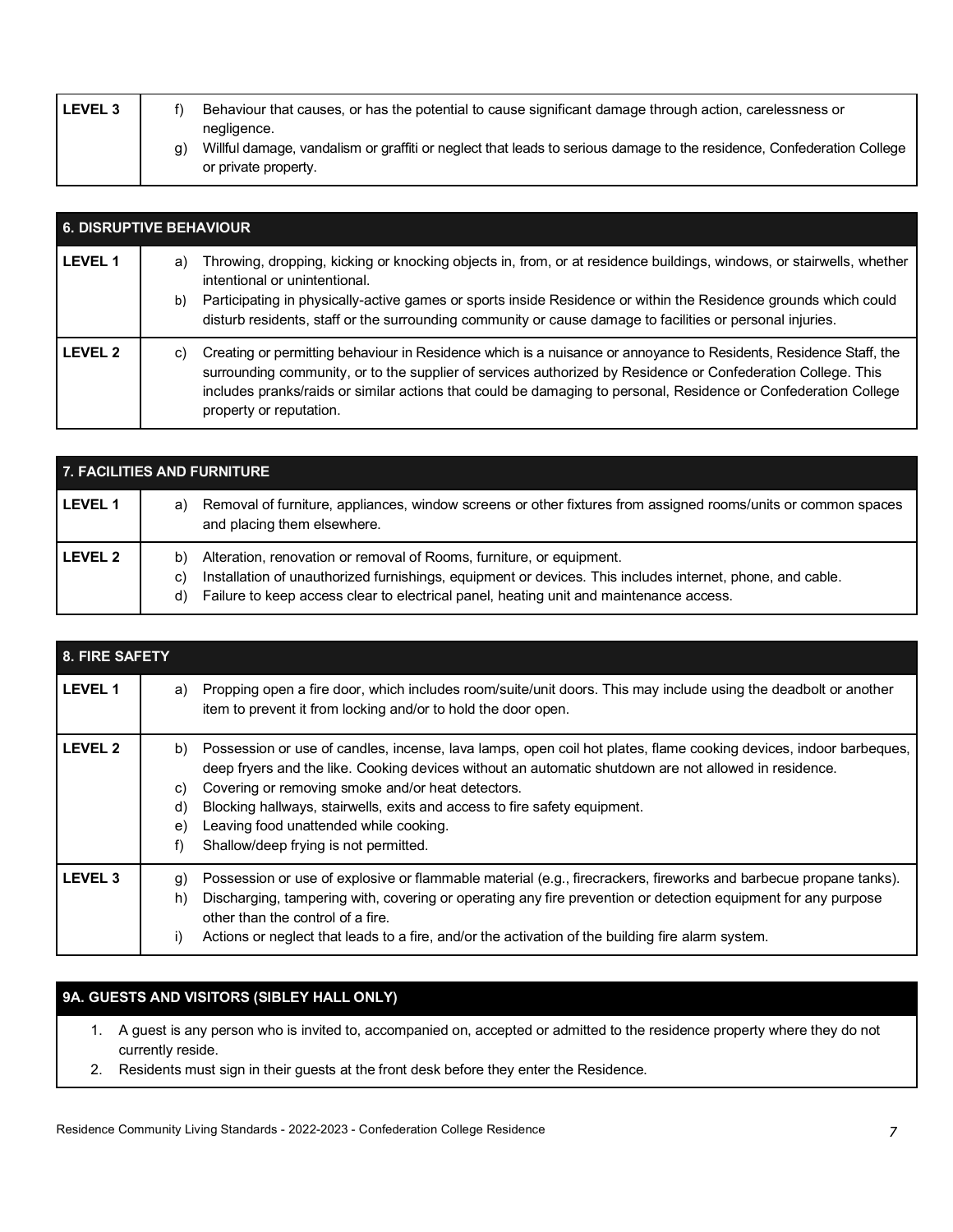| 3.                 |                                                                                                                                | The guest must leave one piece of photo identification with the front desk. The front desk will not accept passports or health<br>cards as forms of photo identification. |  |
|--------------------|--------------------------------------------------------------------------------------------------------------------------------|---------------------------------------------------------------------------------------------------------------------------------------------------------------------------|--|
| 4.                 |                                                                                                                                | No visitors will be granted access into the Residence after 2:00am.                                                                                                       |  |
| 5.                 |                                                                                                                                | Residents may sign-in up to two (2) guests at a time.                                                                                                                     |  |
| 6.                 |                                                                                                                                | While each guest is in the Residence, the Resident must remain in the company of the guest at all times until the guest is                                                |  |
|                    | signed out.                                                                                                                    |                                                                                                                                                                           |  |
| 7.                 |                                                                                                                                | The guest must sign-out and collect photo identification with the front desk each time they leave residence property, regardless                                          |  |
|                    |                                                                                                                                | of the length of time spent off property.                                                                                                                                 |  |
| 8.                 |                                                                                                                                | Residents are permitted to have up to a maximum of two (2) consecutive overnight guests and no more than ten (10) overnight                                               |  |
|                    |                                                                                                                                | guests in any one (1) given month.                                                                                                                                        |  |
| 9.                 |                                                                                                                                | Guests should not in any way interfere with the rights of a roommate or other Resident to privacy, access, sleep or study at any                                          |  |
|                    |                                                                                                                                | time or anywhere within the Residence.                                                                                                                                    |  |
|                    |                                                                                                                                | 10. Failure to be present does not mitigate or relieve the resident's responsibility for their guest's behaviour. Residents are                                           |  |
|                    |                                                                                                                                | responsible for their guest's behaviour whether they participated in, condoned or were aware of that guest's behaviour or not.                                            |  |
|                    |                                                                                                                                | The specific sanction(s) will be determined by the list of possible sanctions for the offense(s) committed by the guest.                                                  |  |
|                    |                                                                                                                                | 11. The Residence requires any guests 16 years or younger visiting the Residence without a parent/guardian to have a signed form                                          |  |
|                    |                                                                                                                                | of consent from their parent/guardian. This form will also include contact information for the parent/guardian. The Residence                                             |  |
|                    |                                                                                                                                |                                                                                                                                                                           |  |
|                    | reserves the right to call a parent/guardian in the event of a medical emergency or due to behavioural conduct.                |                                                                                                                                                                           |  |
|                    |                                                                                                                                | 12. A guest who remains in residence beyond 2:00 am is considered an overnight guest.                                                                                     |  |
|                    | 13. Requests for exceptions to the Guests and Visitors Policy may be submitted to Residence Management prior to the arrival of |                                                                                                                                                                           |  |
|                    | the guest.                                                                                                                     |                                                                                                                                                                           |  |
|                    |                                                                                                                                | 14. Residence Management reserves the ability to alter quiet hours at any time to suit the needs of the community.                                                        |  |
| <b>LEVEL 1</b>     | a)                                                                                                                             | Failure to sign-in/sign-out Guests at the front desk.                                                                                                                     |  |
|                    | b)                                                                                                                             | Failure of Resident to be with their Guest at all times in Residence.                                                                                                     |  |
|                    | C)                                                                                                                             | Permitting a guest to stay over the limit of two (2) nights consecutively or ten nights (10) in any given month (1)                                                       |  |
|                    |                                                                                                                                | without approval from management.                                                                                                                                         |  |
|                    |                                                                                                                                |                                                                                                                                                                           |  |
| <b>LEVEL 2</b>     | d)                                                                                                                             | Hosting a Guest during Confederation College's Orientation Week or when Exam Quiet Hours are in effect.                                                                   |  |
|                    | e)                                                                                                                             | Living or permitting someone else to live in a room/unit without an approved assignment from Residence.                                                                   |  |
|                    |                                                                                                                                |                                                                                                                                                                           |  |
| LEVEL <sub>3</sub> | f)                                                                                                                             | Hosting a guest who violates the RCLS. All residents are responsible for the actions and behaviours of guests                                                             |  |
|                    |                                                                                                                                | signed in with them, at all times, while in the Residence.                                                                                                                |  |
|                    | g)                                                                                                                             | Hosting a guest who has been issued a trespass, or similar notice restricting them from the Residence property.                                                           |  |

# **9B. GUESTS AND VISITORS (SPRUCE-CEDAR ONLY)**

- 1. Residents may have up to two (2) guests at a time.
- 2. Residents may be asked to sign in their guest with Residence staff at any time.
- 3. While each guest is in the Residence, the Resident must remain in the company of the guest at all times until the guest leaves the building.
- 4. Residents are permitted to have up to a maximum of two (2) consecutive overnight guests and no more than ten (10) overnight guests in any one (1) given month.
- 5. Guests should not in any way interfere with the rights of a roommate or other Resident to privacy, access, sleep or study at any time or anywhere within the Residence.
- 6. Any non-resident who is invited to, accompanied on, accepted or admitted to the residence property is deemed to be a guest of that Resident.
- 7. Failure to be present does not mitigate or relieve the resident's responsibility for their guest's behaviour. Residents are responsible for their guest's behaviour whether they participated in, condoned or were aware of that guest's behaviour or not. The specific sanction(s) will be determined by the list of possible sanctions for the offence(s) committed by the guest.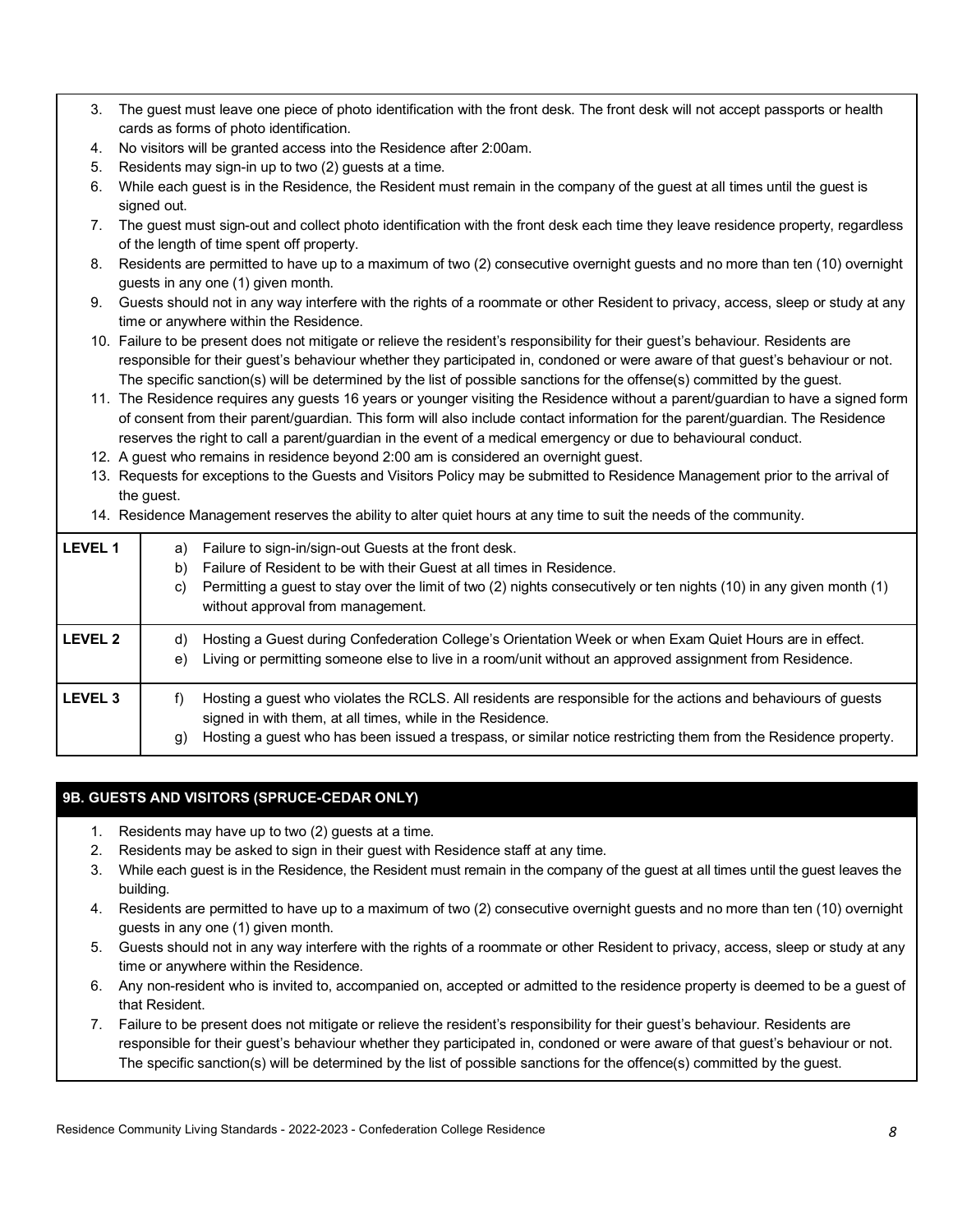- 8. The Residence requires any guests 16 years or younger visiting the residence without a parent/guardian to have a signed form of consent from their parent/guardian. This form will also include contact information for the parent/guardian. The Residence reserves the right to call a parent/guardian in the event of a medical emergency or due to behavioural conduct.
- 9. A guest who remains in residence beyond 2:00 am is considered an overnight guest.
- 10. Requests for exceptions to the Guests and Visitors Policy may be submitted to Residence Management prior to the arrival of the guest.

|                | 11. Residence Management reserves the ability to alter quiet hours at any time to suit the needs of the community.                                                                                                                                                                   |  |
|----------------|--------------------------------------------------------------------------------------------------------------------------------------------------------------------------------------------------------------------------------------------------------------------------------------|--|
| <b>LEVEL 1</b> | Permitting a guest to stay over the limit of two (2) nights consecutively or ten nights (10) in any given month (1)<br>a)<br>without approval from management.                                                                                                                       |  |
| <b>LEVEL 2</b> | Living or permitting someone else to live in a room/unit without an approved assignment from Residence.<br>b)<br>Hosting a Guest during Confederation College's Orientation Week.<br>C)                                                                                              |  |
| <b>LEVEL 3</b> | Hosting a guest who violates the RCLS. All residents are responsible for the actions and behaviours of their<br>d)<br>guests all times while in the Residence.<br>Host a guest who has been issued a trespass, or similar notice restricting them from the residence property.<br>e) |  |

# **10. HARASSMENT AND DISCRIMINATION**

 **Note:** Every individual has a right to a safe, respectful environment that is free from attacks on their dignity/integrity. Harassment is defined as any attention or conduct (oral, written, graphic, electronic or physical) by an individual or group who knows, or ought to reasonably know, that such attention or conduct is unwelcome, unwanted, offensive or intimidating. Bullying and hazing will be considered harassment under this policy. Discrimination is any behaviour that is based in or leads to unjust or prejudiced treatment of persons of things, often on the grounds of sex, race, religion, age, gender/gender identity, etc. This includes but is not limited to: making stereotypical assumptions based on a person's presumed traits, excluding persons, denying benefits to someone or imposing burdens upon them.

| LEVEL 2 & I<br><b>LEVEL 3</b> | a) | Failure to abide by the Confederation College Code of Conduct or related legislation or policies which defines<br>harassment and discrimination. |
|-------------------------------|----|--------------------------------------------------------------------------------------------------------------------------------------------------|
|                               | b) | Any conduct that could be deemed as bullying, including cyber bullying, or bullying on social media, be it via a<br>group or an individual.      |
|                               | C) | Any statement, action, or display that could be deemed as inappropriate or derogatory towards an individual or a<br>group.                       |

#### **11. ILLEGAL SUBSTANCES AND ACTIVITIES**

 **Note:** Any observations about the behaviour, speech, odours or physical surroundings of an individual that cause suspicion of illegal activity will be investigated and/or reported. Under the principles of the Standard of Proof, repeated suspicious behavior pertaining to illegal activities may result in the Residence applying the full measures of discipline outlined below.

| l LEVEL 1 | Attending Residence Orientation, or other residence events, under the influence of illegal substances.<br>a)<br>Possession of paraphernalia associated with the use of illegal substances.<br>b)                                                                                |
|-----------|---------------------------------------------------------------------------------------------------------------------------------------------------------------------------------------------------------------------------------------------------------------------------------|
| l LEVEL 2 | Using or being under the influence of an illegal or un-prescribed substance in residence.<br>C)<br>Imposing the physical effects of intoxication from illegal substances on the Residence community.<br>d)                                                                      |
| l LEVEL 3 | Illegally possessing, using, making, or selling an illegal or un-prescribed substance in Residence. Possession or<br>e)<br>use of medication for purposes other than those for which they were prescribed.<br>Any behaviour or activities that contravene the laws of the land. |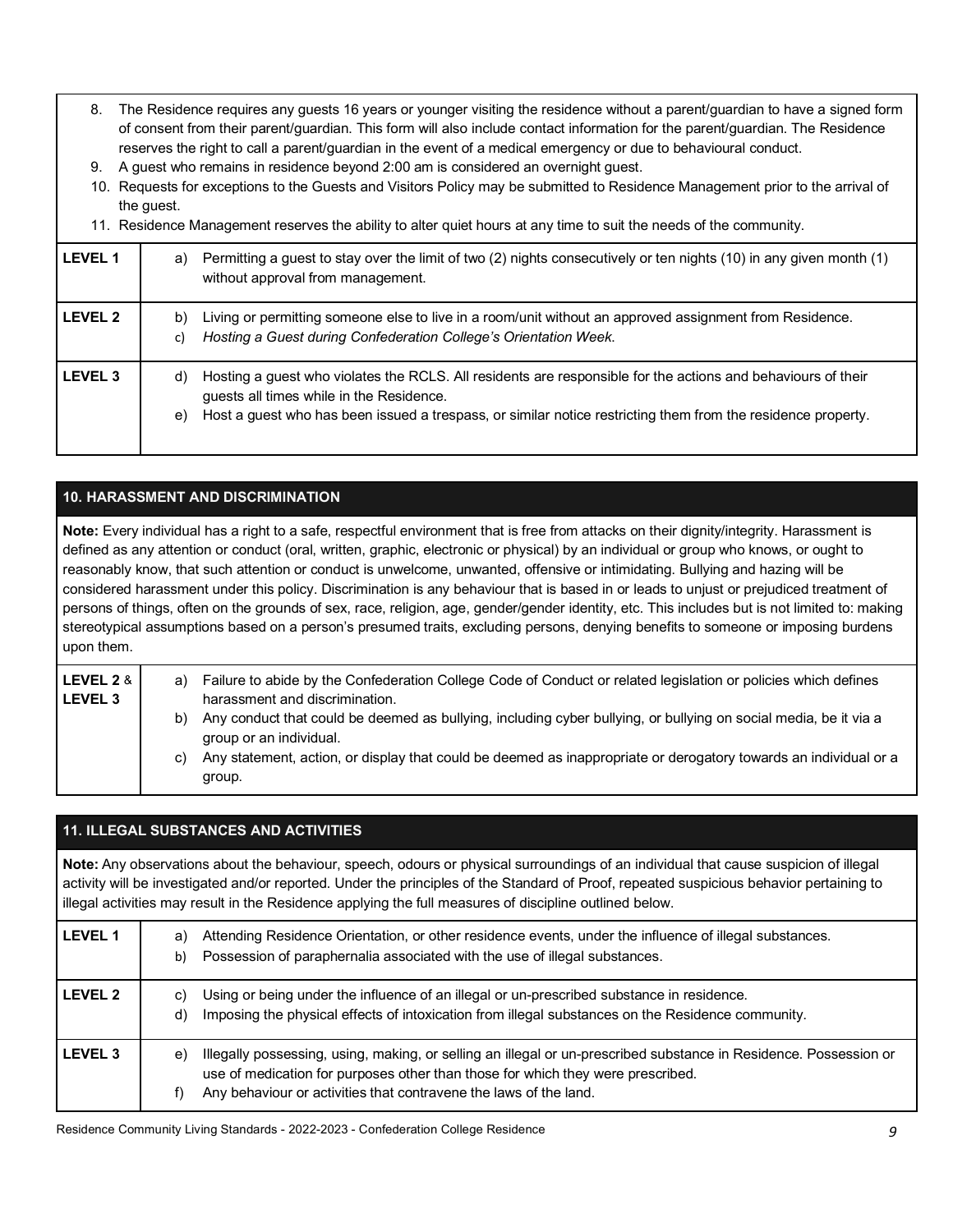# **12. NOISE AND QUIET HOURS**

 **Consideration Hours** are in effect 24 hours a day, 7 days a week. Noise levels at any time should not detract from any resident's ability to pursue academic endeavours or to enjoy a peaceful living environment. An individual's right to reasonable quiet supersedes another's right to make noise. The following items are prohibited: large musical instruments (i.e. drum sets), surround sound systems or noise producing devices such as subwoofers and PA systems.

 **Quiet Hours** are observed in Residence: Sunday to Thursday: 11:00pm ╨ 8:00am; Friday and Saturday evenings: 1:00am ╨ 8:00am.  **Exam Quiet Hours** begin 1 week prior to the exam start dates in both December and April. Quiet Hours are extended to 23 hours a day. Residence will define a Relaxed Hour during the evening when programming by Residence Staff may occur.

 As a general rule, noise from your room/unit that is audible outside your room, including in hallways, common areas, neighbouring units or buildings, will be addressed by Residence Staff during quiet hours.

| <b>LEVEL 1</b> | Non-compliance with Consideration Hours or Quiet Hours.<br>a)<br>Possession of loud musical instruments.<br>b)<br>Use of musical instruments without the use of headphones or sound equipment such as surround sound systems,<br>C)<br>or noise producing devices such as subwoofers or PA systems. |
|----------------|-----------------------------------------------------------------------------------------------------------------------------------------------------------------------------------------------------------------------------------------------------------------------------------------------------|
| <b>LEVEL 2</b> | Non-compliance with Exam Quiet Hours.<br>d)<br>Excessive noise that interferes with the academic work of Residents and/or significantly disturbs the residence<br>e)<br>community and/or our neighbouring communities.                                                                              |

| <b>13. PETS</b> |    |                                                                                                                     |
|-----------------|----|---------------------------------------------------------------------------------------------------------------------|
| LEVEL 2         | a) | Keeping any animal or pet in residence, with the exception of fish in one small aquarium, no larger than 3 gallons. |

| <b>14. RESPECT AND COOPERATION</b> |                                                                                                                                                                                                                                                                                                                                                                                                                                                                                                                                              |  |
|------------------------------------|----------------------------------------------------------------------------------------------------------------------------------------------------------------------------------------------------------------------------------------------------------------------------------------------------------------------------------------------------------------------------------------------------------------------------------------------------------------------------------------------------------------------------------------------|--|
| LEVEL 2                            | Failure to respond to the written or verbal direction of Residence or Confederation College Staff.<br>a)<br>Demonstrated lack of respect, civility, courtesy, or cooperation with a member of the residence community,<br>b)<br>including residents, visitors, residence staff, and Confederation College Staff.<br>Failure to provide identification, or providing false identification when asked from a residence or Confederation<br>C)<br>College Staff.<br>Providing a false report of an incident or impeding an investigation.<br>d) |  |

|           | <b>15. RESTRICTED AREAS AND UNAUTHORIZED ENTRY</b>                                                                                                                                                   |  |
|-----------|------------------------------------------------------------------------------------------------------------------------------------------------------------------------------------------------------|--|
| l LEVEL 3 | a) Unauthorized entry into restricted areas of Residence, including rooftops, basements, utility rooms, offices, etc.<br>b) Entry into another resident's room without the consent of that resident. |  |

| <b>16. SAFETY AND SECURITY</b> |                                                                                                                                         |  |
|--------------------------------|-----------------------------------------------------------------------------------------------------------------------------------------|--|
| <b>LEVEL 1</b>                 | Improper use of an emergency exit.<br>a)<br>Footwear must be used within all Interior and exterior common areas of the Residence.<br>b) |  |
| <b>LEVEL 2</b>                 | Covering, tampering with, or removing the PA system.<br>C)                                                                              |  |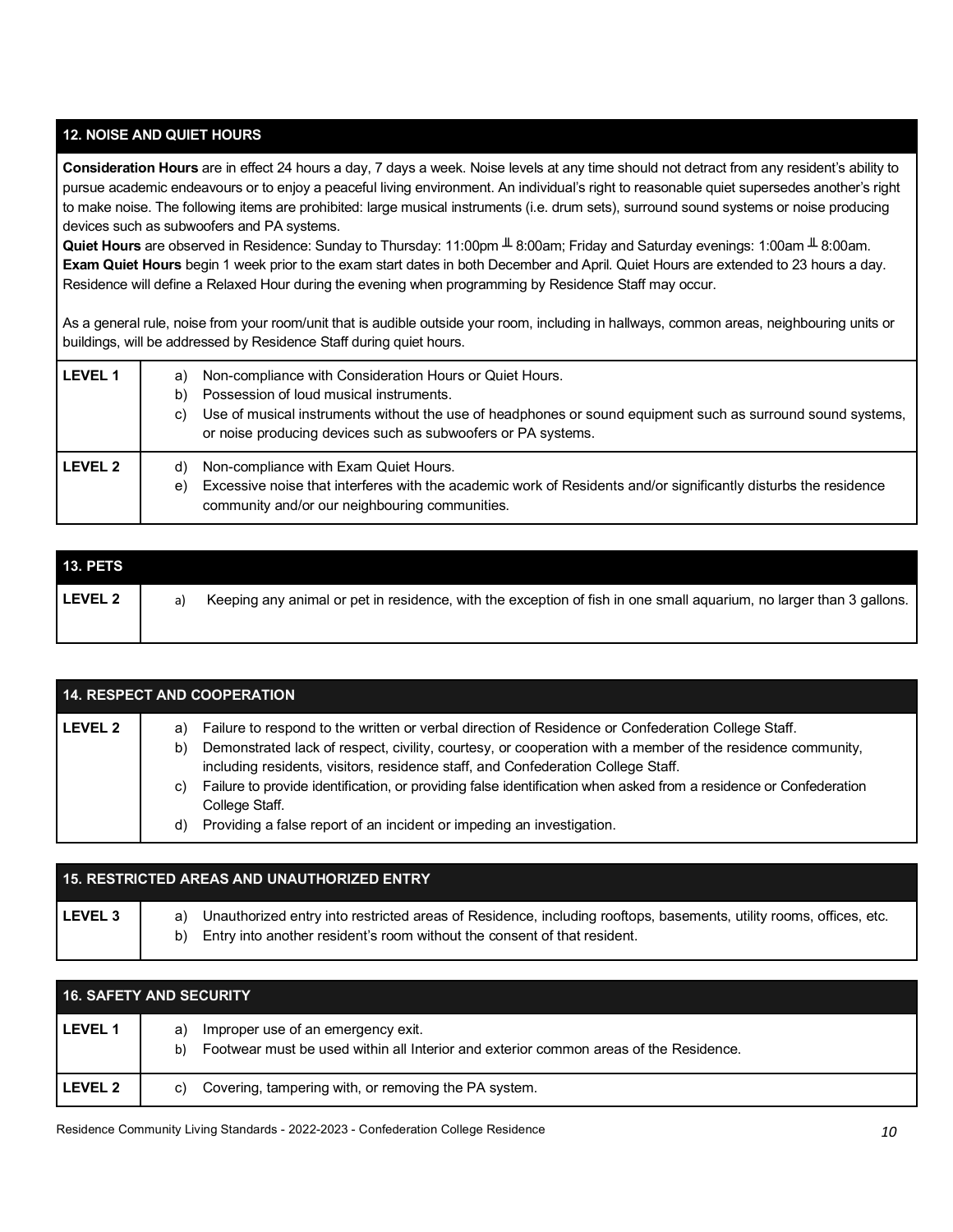|                | Permitting entry of any individual (resident, non-resident or other) into Residence, either by opening a door or<br>d)<br>giving Residence keys or swipe cards to that individual.<br>Overloading or tampering with electrical systems.<br>e)<br>Unsafe storage, disposal and/or use of prescribed medication and related medical devices such as needles,<br>prescription drugs, and pill bottles. |
|----------------|-----------------------------------------------------------------------------------------------------------------------------------------------------------------------------------------------------------------------------------------------------------------------------------------------------------------------------------------------------------------------------------------------------|
| <b>LEVEL 3</b> | Tampering with video surveillance equipment or systems.<br>g)<br>Failure to evacuate during an alarm.<br>h)<br>Careless driving on Residence grounds.<br>Actions, carelessness or neglect that causes an elevator to stall and/or require repair.                                                                                                                                                   |

# **17. SEXUAL VIOLENCE**

Sexual Violence is a broad term that describes any violence, physical or psychological, carried out through sexual means or by targeting sexuality. This violence takes different forms against another person without their consent. This includes but is not limited to sexual assault, sexual harassment, stalking, indecent exposure, voyeurism and sexual exploitation.

**Note**: The Institution's student code of conduct and other policies regarding sexual violence will take precedence over the Residence Community Living Standards.

**LEVEL 3** | a) Any behaviour deemed to be sexual violence.

# **18. SMOKING**

Smoking is not permitted on or about the lands on which the Residence is situated, except as permitted by the Institution or municipal by law. All students must follow the Ontario Law of Smoke-Free Ontario Act, S.O. 2017, c. 26. This means you must be 15 metres from the entrance/exit of the Residence.

#### LEVEL 2 **a**) Smoking in Residence, including the use of e-cigarettes, hookahs, and vaporizers. b) Possession of large smoking paraphernalia (e.g., bongs, hookahs, etc.) more than 30 centimetres in height. Smoking within 15 metres of an entrance/exit of the Residence. a) c)

|                    | <b>19. TECHNOLOGY MISUSE</b>                                                                                                                                                                                                                        |  |  |
|--------------------|-----------------------------------------------------------------------------------------------------------------------------------------------------------------------------------------------------------------------------------------------------|--|--|
| LEVEL 2            | Failure to abide by Confederation College's computer and network use Academic Policies.<br>a)<br>Installing/use of a personal internet router.<br>b)                                                                                                |  |  |
| LEVEL <sub>3</sub> | Interference with the technology of the Residence, Confederation College or another Resident.<br>$\mathbf{C}$<br>Copyright infringement (i.e. illegally downloading music, movies or other media using the Residence internet<br>d)<br>connection). |  |  |

# **20. UNAUTHORIZED ACTIVITIES**

 **Note:** All organized events, activities or gatherings that have the potential to cause a disturbance must be approved by Residence Management to ensure compliance with fire safety, noise and other applicable policies. Residence Management will not approve any event that involves or is presumed to involve the use of alcohol or other substances.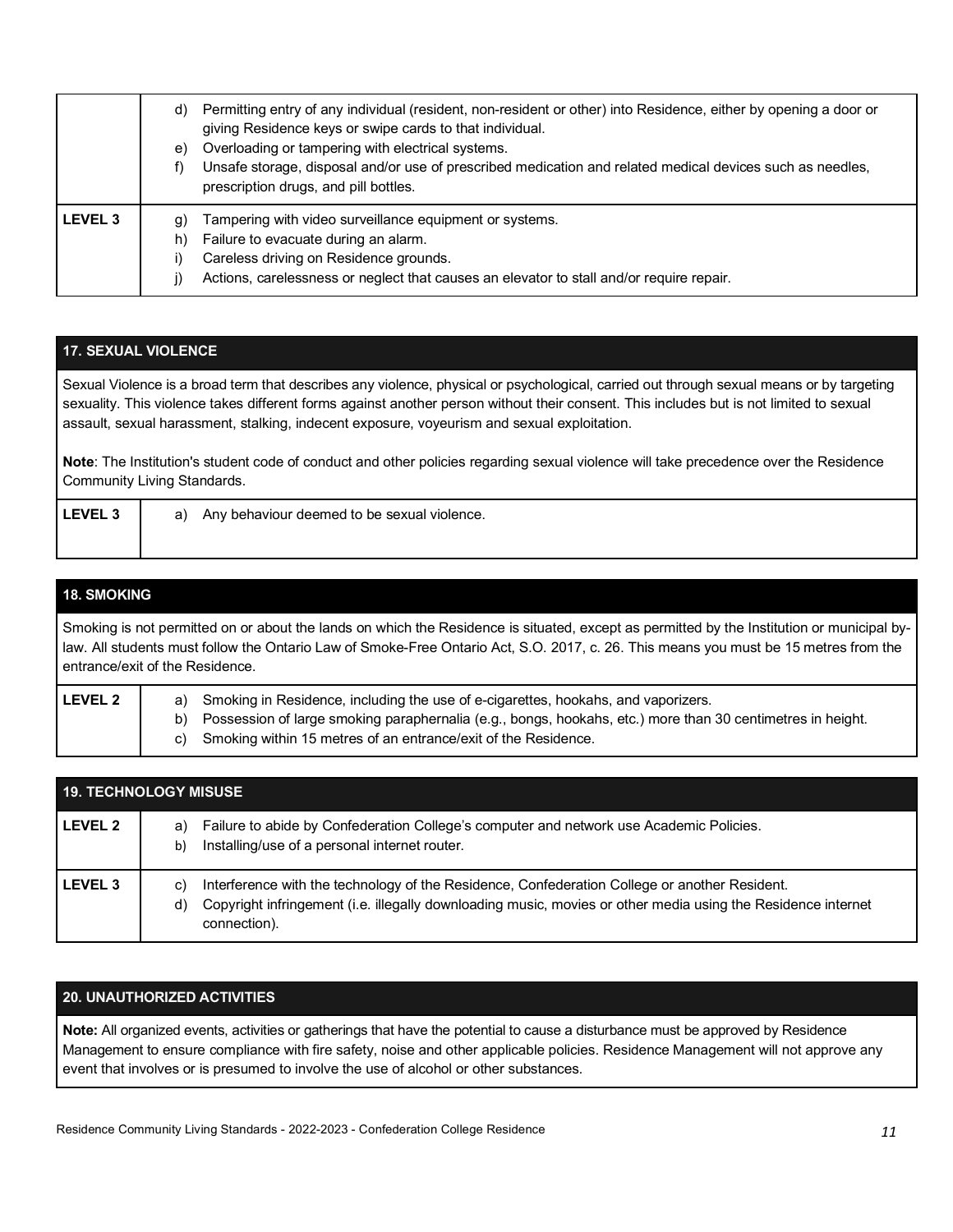| Note 2: Maximum capacity of a residence room is defined as the number of residents that live in the room plus two additional people |
|-------------------------------------------------------------------------------------------------------------------------------------|
| each.                                                                                                                               |

| v<br>-<br>Ξ, | ź |
|--------------|---|
|--------------|---|

**LEVEL 2** a) Any gathering over the maximum capacity of a residence room and/or alcohol/illegal substances is being consumed as one of the primary activities of the gathering and/or the volume of music or people violates the noise policy.

# **21. UNAUTHORIZED ARTICLES AND THEFT**

Theft refers to the act of taking another person's property in residence without their permission.

 **Note:** Only Refrigeration appliance supplied with the Room are to be used. No others, including mini fridges, are to be brought into the Room. Irons, toaster ovens, coffee makers, electric kettles protected by an automatic "shut off" may be used. In order for appliances to be approved for use in the Residence, they must bear a visible serial number and a CSA or RL identification tag.

| <b>LEVEL 1</b> | Possession of equipment, keys, appliances or furnishings not authorized by the Residence or Confederation<br>a)<br>College. |
|----------------|-----------------------------------------------------------------------------------------------------------------------------|
| <b>LEVEL 3</b> | Theft or possession of stolen property.<br>a)                                                                               |

| <b>22. VIOLENCE AND AGGRESSION</b>                                                                                                                                                                                                                                                                                                              |                                                                                                                                                                                                                                                                                                                                                                                                                                                                                                     |  |  |  |
|-------------------------------------------------------------------------------------------------------------------------------------------------------------------------------------------------------------------------------------------------------------------------------------------------------------------------------------------------|-----------------------------------------------------------------------------------------------------------------------------------------------------------------------------------------------------------------------------------------------------------------------------------------------------------------------------------------------------------------------------------------------------------------------------------------------------------------------------------------------------|--|--|--|
| Note: Violent or aggressive behaviour of any kind is not permitted in residence. This includes behaviour such as physical force<br>potentially causing hurt or damage to someone/something, and/or behaviour that threatens another member of the community. Violence<br>and aggression includes but is not limited to physical or verbal acts. |                                                                                                                                                                                                                                                                                                                                                                                                                                                                                                     |  |  |  |
| LEVEL <sub>3</sub>                                                                                                                                                                                                                                                                                                                              | Any communication or behaviour that is perceived as offensive, abusive, unwanted, aggressive or threatening.<br>a)<br>Any behaviour (consensual or not) that causes or has the potential/intent to cause physical or emotional harm.<br>b)<br>These behaviours include, but are not limited to: hitting, punching, slapping, kicking, pushing, pulling, bullying,<br>stalking, fighting, intimidation, retaliation and threats of violence.<br>Any behaviour deemed to be a physical assault.<br>C) |  |  |  |

| <b>23. WEAPONS</b>                                                                                                                                                                                                                                                                                                                                                                                                                                                                                                                                                                                                                                                                                        |                                                                                      |  |  |
|-----------------------------------------------------------------------------------------------------------------------------------------------------------------------------------------------------------------------------------------------------------------------------------------------------------------------------------------------------------------------------------------------------------------------------------------------------------------------------------------------------------------------------------------------------------------------------------------------------------------------------------------------------------------------------------------------------------|--------------------------------------------------------------------------------------|--|--|
| Note: A weapon is defined as any device that is designed for (or could be used for) the purpose to intimidate, threaten, harm or kill.<br>Examples of weapons include and are not limited to: handguns, rifles, air guns, pellet guns, paintball guns, BB guns, crossbows, swords,<br>hunting knives, fishing knives, martial arts weapons, brass knuckles, replica weapons, or any other prohibited device as defined in the<br>Criminal Code of Canada. Ammunition is defined by any replica or real materials fired, scattered, dropped, detonated from any weapon. This<br>includes live and dead bullets, arrows, grenades, etc. Ammunition and replica ammunition are also prohibited in residence. |                                                                                      |  |  |
| LEVEL <sub>3</sub>                                                                                                                                                                                                                                                                                                                                                                                                                                                                                                                                                                                                                                                                                        | Possession, storage, use or threatened use of a weapon and/or replica weapons.<br>a) |  |  |

# **SANCTIONS**

 Sanctions are consequences for behaviour that violates the RCLS, Student Residence Agreement, or Confederation College policies. These sanctions are explained in detail, including any relevant deadlines or payment information in a Decision Letter written by Residence Staff. Sanctions are intended to be primarily educational and restorative in nature. Sanctions may be used independently or in combination for any single violation. Repeated and/or multiple violations shall increase the severity of sanctions applied, as determined by a resident's point total. In most circumstances, the following range of sanctions may be assigned to residents at each tier of cumulative point totals.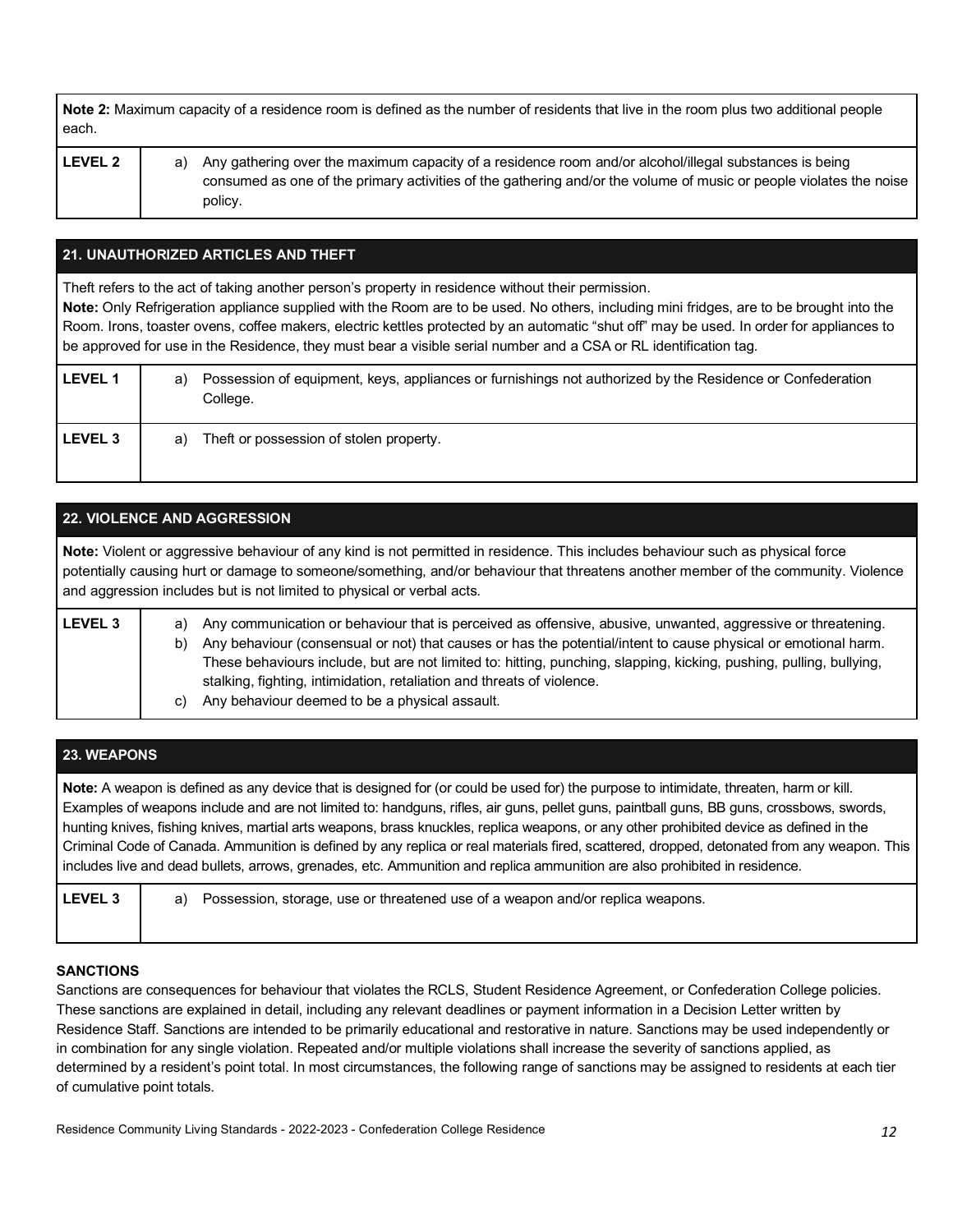#### **Tier I Residents with 1-3 Total Points**

- a) **Warnings**  a verbal or written caution that continuation or repetition of the offending behaviour will constitute more serious sanctions in the future.
- b) **Community Service**  tasks or roles assigned as sanctions, which contribute positively to the reputation, welfare or condition of the Residence or surrounding community.
- c) **Disposal/Removal of Items**  removal of items from the Residence that violate the Residence Community Living Standards.
- d) **Educational Sanctions**  tasks assigned as a sanction designed to promote learning and development.
- e) **Fines**  a sanction applied to a Resident whereby they are required to pay a monetary fee.
- f) **Loss of Privileges**  a sanction that places restrictions on certain privileges of the Resident.
- g) Restitution payment for damage or loss experienced by Confederation College, Residence, Residents, Guests or others.

#### **Tier II Residents with 4-8 Total Points**

- h) All Tier I Sanctions.
- i) **Communication Ban**  a sanction that limits the privilege of a Resident to communicate freely with another Resident.
- j) **Transfer/Relocation**  a sanction that will reassign accommodation either within the Residence Complex or to a location off campus
- k) **Persona non grata (PNG) or Trespass Notice**  a sanction given to an individual who is denied the privilege to enter Residence. The PNG individual is also prohibited from attending any residence events which occur outside of the building. A copy of the PNG letter is filed with Campus Security. A PNG individual found or seen in residence at any time will be reported to Campus Security and may be subject to further sanctions under Residence or Confederation College policies.
- l) **Denial of Readmission to Residence**  a sanction given to a Resident who will not be permitted to live in residence in the future.
- m) **Residence Probation**  a sanction applied as a deterrent against future violations. Any future violations of the RCLS of any kind may result in eviction.
- n) **Behavioural Contract**  a signed contract between a Resident and Residence Management addressing behaviour that may or may not be covered by the RCLS, to comply with conditions of conduct and to refrain from specified conduct as detailed in the Behavioural Contract. Violations of the terms a behavioural contract may lead to eviction.

#### **Tier III Residents with 9+ points**

- a) All Tier I and II Sanctions.
- b) **Eviction**  termination of the Resident's Student Residence Agreement (contract) with the Residence.
- c) **Recommendation for Charges of Non-Academic Misconduct**  a sanction where Residence Staff make a formal recommendation to Confederation College to investigate and/or charge the Resident with non-academic misconduct.

#### **PRIMARY AND SECONDARY CONTACTS**

 Every resident is required to identify two people as their Primary and Secondary contacts. It is suggested that these people are parents or legal guardians of the resident, as they serve as emergency contacts. They may also be contacted if any other significant concerns or problems arise with the resident, such as significant violations of the Residence rules, late payments or fees, or concern for their well-being. Sections 5.01 and 5.02 of the SRA provide more details about the Primary and Secondary Contacts.

# **6. JUDICIAL PROCEDURES**

#### **PRINCIPLES OF NATURAL JUSTICE AND PROCEDURAL FAIRNESS**

 The Principles of Natural Justice and Procedural Fairness must prevail in Judicial Procedures to uphold the principle that justice must not only be done, but be seen to be done. The principles are explained below:

- (a) The Resident has the right to be informed of the allegation(s) of Offense(s).
- (b) The Resident is entitled to an opportunity to respond to allegation(s) of Offense(s) at a meeting with Residence Staff and is also entitled to a reasonable notice of the time, place and nature of the meeting.
- (c) The Resident is presumed not to be guilty of the alleged Offense(s) until an impartial and unbiased Decision-maker has determined the Offense(s).
- (d) The Resident is entitled to reasonable disclosure of evidence of the Incident Report prior to a decision. Fact-finding occurs at a meeting with the Decision-Maker.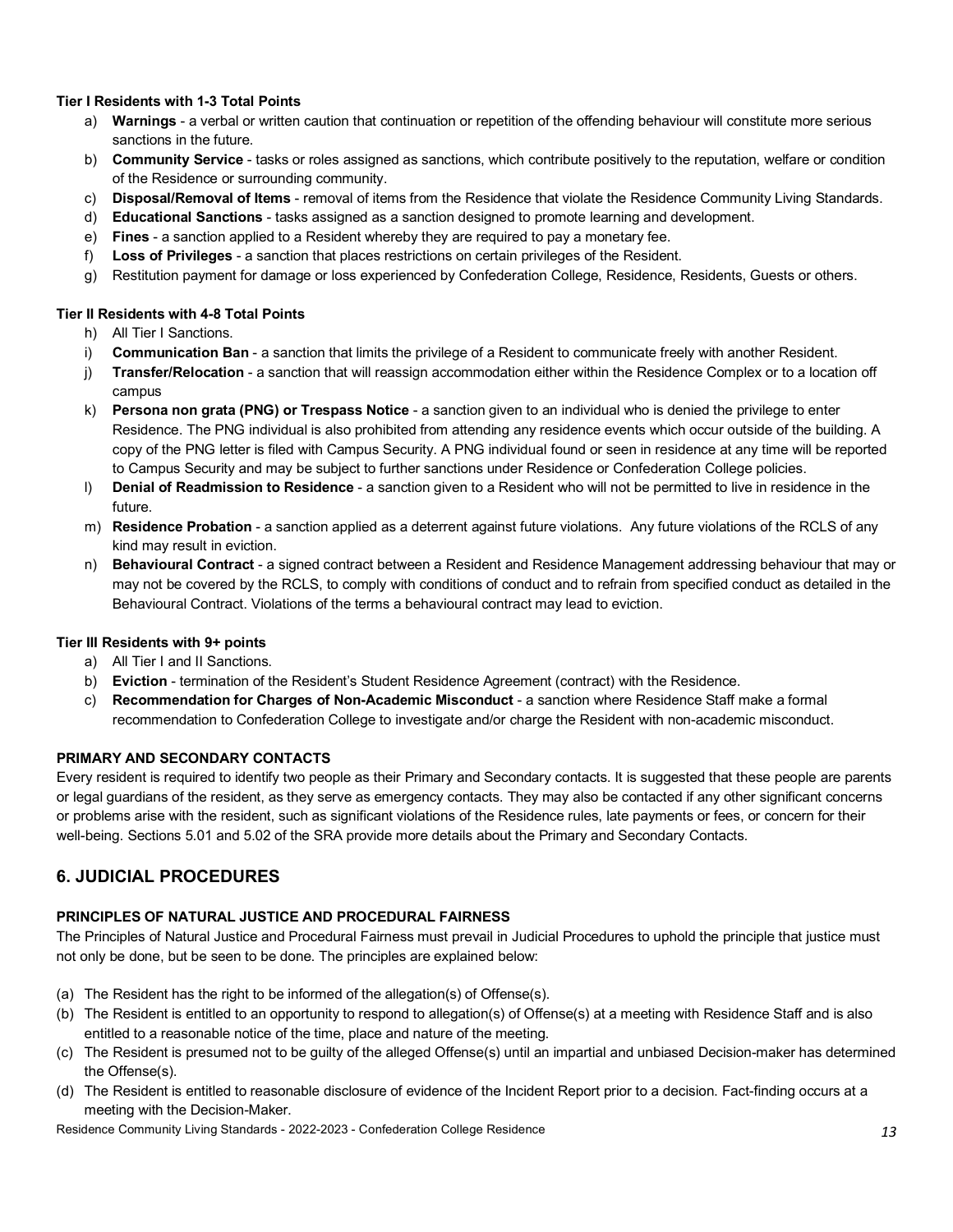- (e) At meetings to discuss level three offenses, the Resident is entitled to call a reasonable number of witnesses to the meeting to discuss alleged Offense(s). This must be arranged with the decision-maker prior to the meeting.
- (f) The Resident is entitled to be advised in writing of the Decision about the alleged Offense(s) and the Sanction(s) applied, (if any). The Decision about guilt or innocence and any associated Sanction(s) should be made within a reasonable time.

#### **STANDARD OF PROOF**

 The information necessary to prove that an offense has occurred is referred to as the standard of proof. Outside of a court of law, the model used by Colleges and Universities is called the Balance of Probabilities. The standard of proof has been met if at the conclusion of an investigation, based on all credible information, the Residence Staff believes that the incident reported probably occurred. This means that the information provided in the Incident Report and in the judicial meeting demonstrated that the violation is more likely than not to have occurred. The standard of proof for criminal cases is beyond a reasonable doubt, which does not apply in Residence Judicial Procedures.

#### **INCIDENT REPORTS AND JUDICIAL MEETINGS**

 A summary of the Judicial Process is presented in the chart following this section. Residence Staff will record behaviours, actions or negligence that may be Offenses against the RCLS in Incident Reports. When necessary, the Incident Report may also include appendices, such as e-mails, photographs, or Security, Police, or Fire reports. Residence Staff will notify the Resident(s) of the alleged Offense(s) and will notify them of a meeting to discuss the matter.

 The purpose of a Judicial Meeting between a Resident and a Residence Staff member is to investigate allegations of offenses detailed in an Incident Report. This is the opportunity for Residents to be heard and explain their behaviour to the Residence Staff member. While these meetings must comply with the Principles of Natural Justice and Procedural Fairness and may result in formal sanctions, they are not designed to be highly formal in nature. At the conclusion of the meeting the Residence Staff member will follow-up with the Resident in writing with a Decision Letter, which will outline all necessary decisions about offenses, sanctions and any related deadlines. If the Resident fails to attend the Judicial Meeting with the Residence Staff member, the Residence Staff member may choose to proceed and make a decision based upon all evidence available.

#### **COMMUNICATION BETWEEN RESIDENT(S) AND RESIDENCE STAFF**

 Residence Staff will endeavor to communicate with Residents via several methods to discuss Incident Reports, deliver Decision Letters, and any other important aspects of the judicial process: (a) a voice mail on the Residents phone provided to them in their room, (b) an e-mail to their Confederation College e-mail account or the account provided in their application, (c) a letter placed in a Residents mailbox or under a Residents room door, or (d) in person. An attempt to contact and communicate with a Resident is deemed to be satisfactory when any two of the above methods have been used by Residence Staff.

#### **CONFEDERATION RESIDENCE JUDICIAL PROCESS**

#### **Incident Report**

Alleged violations of the RCLS are documented by Residence Staff in an Incident Report.

#### **Alleged Level 1, 2 & 3 Offences Judicial Meeting with RLC or Designate**   *Resident(s) meet with the RLC to review the Incident Report.*

**Decision Letter** 

 *RLC communicates decision about allegations, offences, and sanctions to Resident(s) in writing.* 

#### **\*Note: when the person/position identified is not available, their designate will assume their role in the process.**

#### **RESIDENCE EMERGENCIES**

 Although the three levels of Offences and the Judicial Procedures are intended to apply to most situations related to behaviour, there are conditions that warrant a heightened level of concern for safety, security, health and wellbeing. These conditions require special authority and guidelines. The following definitions and procedures ensure a swift, effective response to conditions to protect Residents,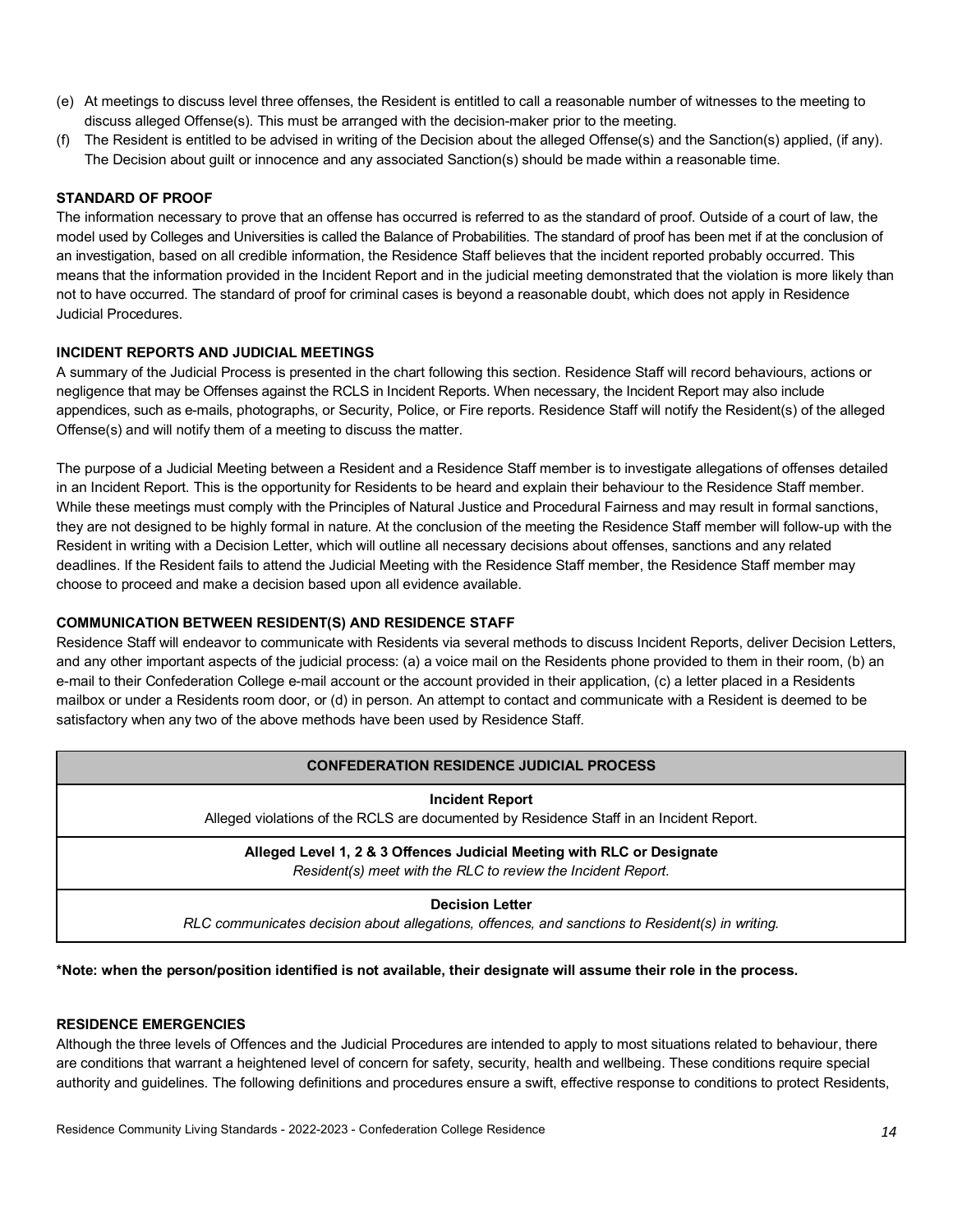guests, staff, the community and the Institution. In consultation with the College and its threat assessment and emergency procedures, the General Manager is granted extraordinary authority to respond to Residence Emergencies.

# **DEFINITION OF A RESIDENCE EMERGENCY**

 In consultation with the College, the General Manager is authorized to determine if Residence Emergency conditions exist, which is defined by any one of the following:

- (a) evidence that a Resident, student, or staff has been harmed or appears to be in danger of harm,
- (b) evidence that a Resident, student, or staff has harmed or poses a threat to harm another individual or the community,
- (c) evidence that a Resident, student, or staff has inflicted self-harm or appears to be in danger of doing so.

#### **RESIDENCE EMERGENCY PROCEDURES**

In consultation with the College, the General Manager is authorized to:

- (a) suspend other rules in order to invoke a swift response to a Residence Emergency
- (b) turn the matter immediately over to appropriate authorities
- (c) immediately relocate the Resident(s) involved within the Residence or off campus, pending a meeting with the Resident
- (d) authorize an Exclusion, which takes effect immediately and without notice, pending a meeting with the Resident. This means that the individual:
	- a. is prohibited from accessing any service or facility of the Residence
	- b. may be escorted from the Residence and/or the campus
- (e) determine Sanction(s) at Levels 1, 2, and 3, following a meeting with the Resident.

# **APPEAL PROCEDURES**

 A summary of the Appeal Procedures is presented in the chart following this section. The following general principles apply to all appeals:

- (a) The Principles of Natural Justice and Procedural Fairness must prevail in Appeal Procedures to ensure compliance with the principle that justice must not only be done, but be seen to be done.
- (b) Any resident found in violation of the RLCS is entitled to submit an appeal, based in the grounds for an appeal mentioned below.
- (c) A resident has 72 hours from the date they receive their Decision Letter to start the appeal process. Staff will endeavour to respond to appeal requests within 72 hours of receiving them.
- (d) Depending on the original decision rendered the appeal process proceeds via one of two processes: the Appeal Process or the Eviction Appeal Process, which are detailed below.

# **THE APPEAL PROCESS**

 Students may choose to follow up with the decision maker by scheduling a meeting in order to better understand the decision or sanction(s) related to their incident. Should a student believe that there are issues with the finding of responsibility or sanctions related to their incident, they always have the right to appeal the decision.

- (a) The Appeal Process is in place for all decisions excluding Eviction.
- (b) Students may complete an Appeal Request Form and submit it to the Residence Office, within 72 hours of receiving the decision letter. The resident requesting an appeal must demonstrate that they have grounds, which includes providing evidence of one of the following items:
	- i. **Bias:** Alleged and reasonable apprehension of bias of the Decision-maker who imposed the sanction(s).
	- ii. **Procedural Fairness:** Alleged substantive failure by the Decision-maker to comply with the Principles of Natural Justice and Procedural Fairness, which may have affected the decision.
	- iii. **New information:** Substantive new evidence which could not have been available to the Decision-maker when making the decision.
	- iv. **Alternative Sanctions:** The resident may request for their sanction(s) to be altered because the sanction(s) assigned are unduly burdensome, either because they are disproportionate to the violation and escalating conduct process, or because circumstances individual to the respondent render the sanction(s) more burdensome than they would typically be.
- (c) Once the Appeal Request Form is received, a Residence Manager other than the initial decision maker will review the appeal request within 72 hours. If the appeal is granted, the GM (or designate) will set-up an Appeal Meeting with the resident(s).
- (d) The individual or committee considering the appeal may, after reviewing the case: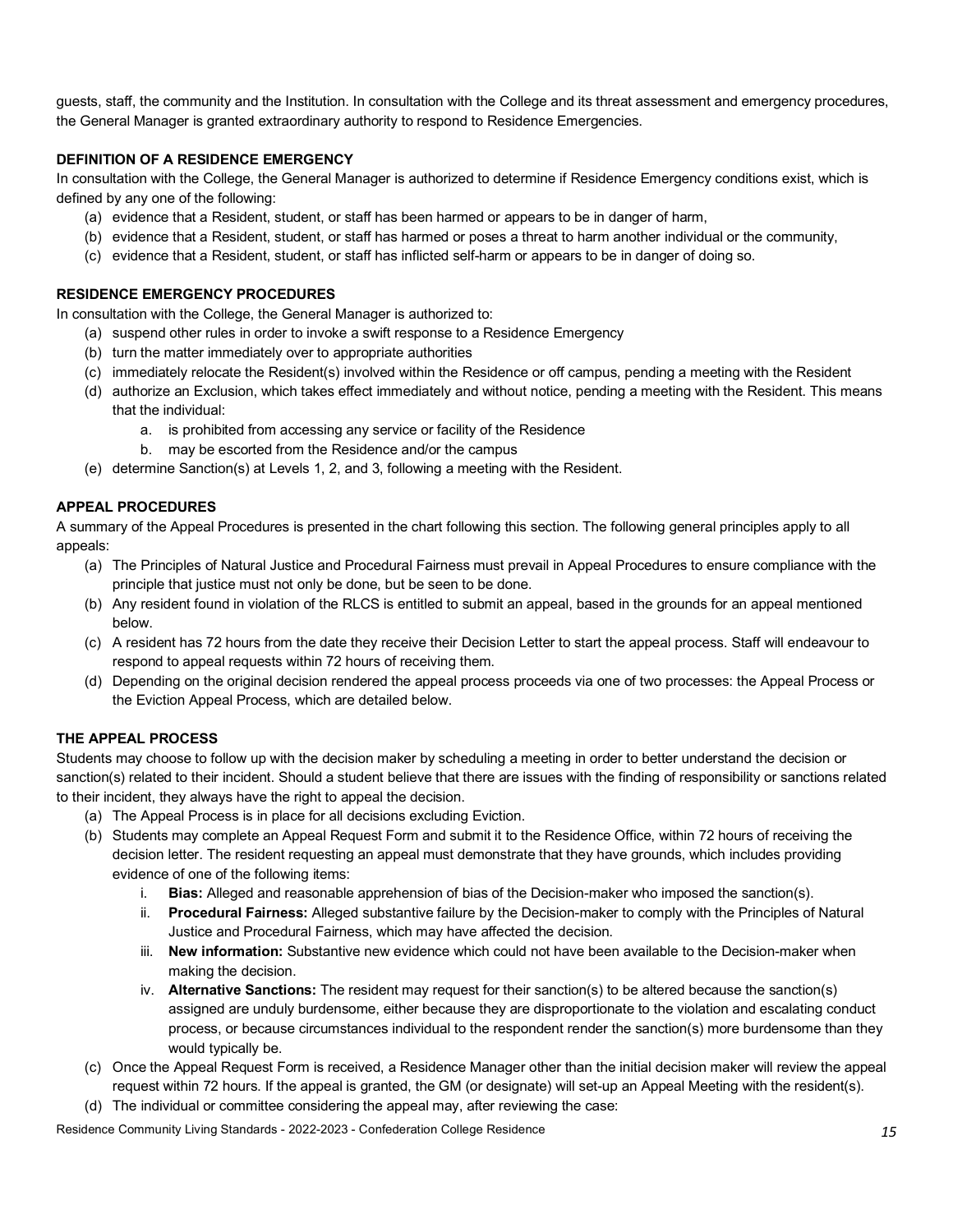- i. uphold the findings and/or sanctions;
- ii. reverse the findings; or
- iii. reverse or modify the sanctions.
- (e) During an appeal, all sanctions (minus financial sanctions) remain valid until they are reversed or modified by the individual or committee hearing the appeal. Financial sanctions will not be applied until a decision has been made.
- (f) All decisions made in an appeal are final and are not subject to further appeals.

# **THE EVICTION PROCESS**

- (a) If the resident has grounds for an appeal, the resident may complete the Appeal Request Form and submit it to the Director of Student Services (or designate), within 72 hours of receiving the eviction. The resident requesting the appeal must demonstrate that they have grounds, which includes providing evidence of one of the following items:
	- i. **Bias:** Alleged and reasonable apprehension of bias of the Decision-maker who imposed the sanction(s).
	- ii. **Procedural Fairness:** Alleged substantive failure by the Decision-maker to comply with the Principles of Natural Justice and Procedural Fairness, which may have affected the decision.
	- iii. **New information:** Substantive new evidence which could not have been available to the Decision-maker when making the decision.
- (b) Once an eviction Appeal Request Form is received, Director of Student Services (or designate) (or designate) will review the grounds for the appeal and make a decision to either deny the appeal or set-up an Eviction Appeal Hearing. The resident(s) will be contacted within 72 hours to notify them of this outcome.
- (c) If the appeal is granted, the Director of Student Services (or designate) will set-up the Eviction Appeal Committee, which will be comprised of three (3) members of the Residence Operating Committee. One of the members of the Eviction Appeal Committee must be a student, and one member must be a member of Residence Senior Management. Residents appealing an eviction will be provided with additional information about Appeal Hearing procedures.
- (d) The Eviction Appeal Committee will communicate a decision in writing to the resident. The committee will review all evidence and may decide to:
	- i. uphold the findings and/or sanctions;
	- ii. reverse the findings; or
	- iii. reverse or modify the sanctions;
- (e) During an appeal, all sanctions (minus financial sanctions) remain valid until they are reversed or modified by the individual or committee hearing the appeal. Financial sanctions will not be applied until a decision has been made.
- (f) All decisions made in an Eviction Appeal Hearing are final and are not subject to further appeals.

# **APPEAL MEETING PROCEDURES (Levels 1 - 3)**

In this section, the resident appealing the eviction is referred to as the appellant.

- 1. The hearing will proceed as scheduled, even if the appellant does not attend.
- 2. The appellant may bring witnesses to the appeal hearing. Participation of witnesses shall be limited to providing evidence and responding to questions from the appeal committee. Witnesses may be present at the hearing only when providing evidence or responding to questions from the appeal committee.
- 3. The appellant may bring one support person to the appeal hearing; however, support persons shall not participate in the appeal unless called on by the Chair to do so. Participants are required to provide the name and relationship of their support person to the Appeal Committee a minimum of 48 hours prior to the hearing.

#### **EVICTION APPEAL HEARING PROCEDURES**

 In this section, the resident appealing the eviction is referred to as the appellant and the Residence staff whose decision is being appealed is referred to as the respondent.

- 1. The hearing will proceed as scheduled, even if the appellant or the respondent do not attend.
- 2. The appellant and respondent may bring witnesses to the appeal hearing. Participation of witnesses shall be limited to providing evidence and responding to questions from the appeal committee. Witnesses may be present at the hearing only when providing evidence or responding to questions from the appeal committee.
- 3. The appellant and respondent may bring one support person to the appeal hearing; however, support persons shall not participate in the appeal unless called on by the Chair to do so. Participants are required to provide the name and relationship of their support person to the Appeal Committee a minimum of 48 hours prior to the hearing.
- 4. The appeal hearing shall proceed as follows: